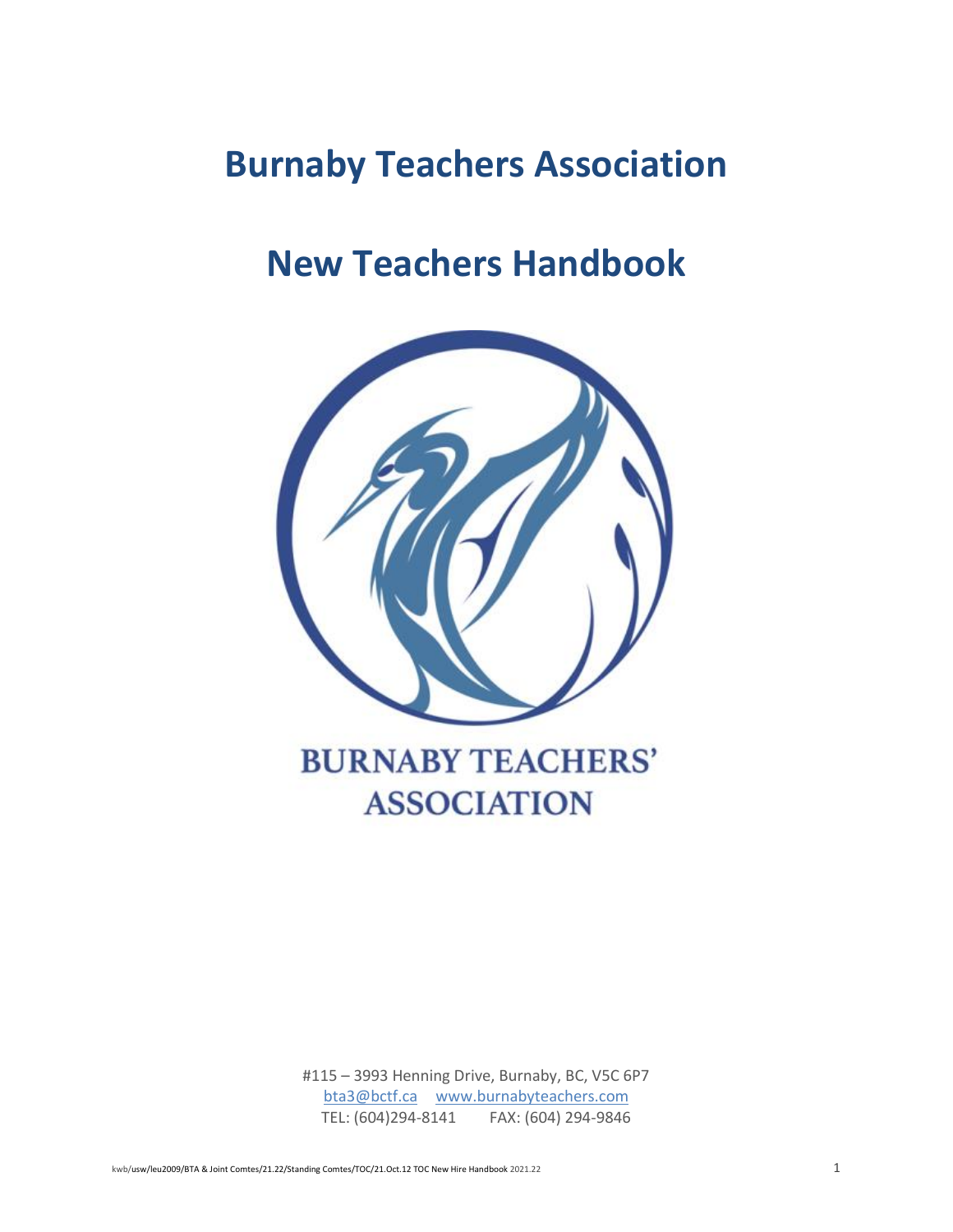# **CONTENTS**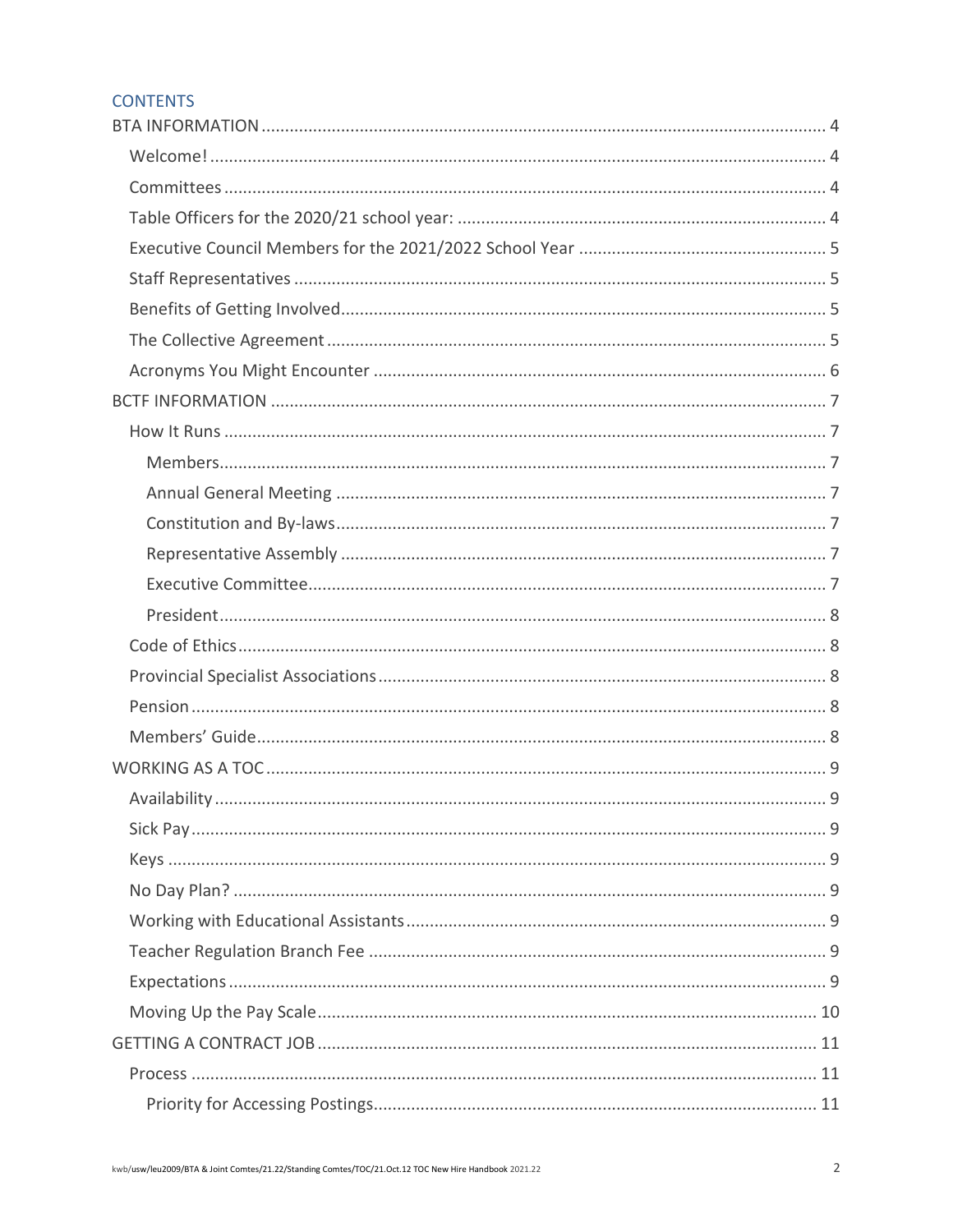| Α.          |                                                                                    |
|-------------|------------------------------------------------------------------------------------|
| <b>B.</b>   | The Relationship Between Contract Teachers and TOCs: Roles and Responsibilities 19 |
| $C_{\cdot}$ |                                                                                    |
| D.          |                                                                                    |
| Е.          |                                                                                    |
| F.          |                                                                                    |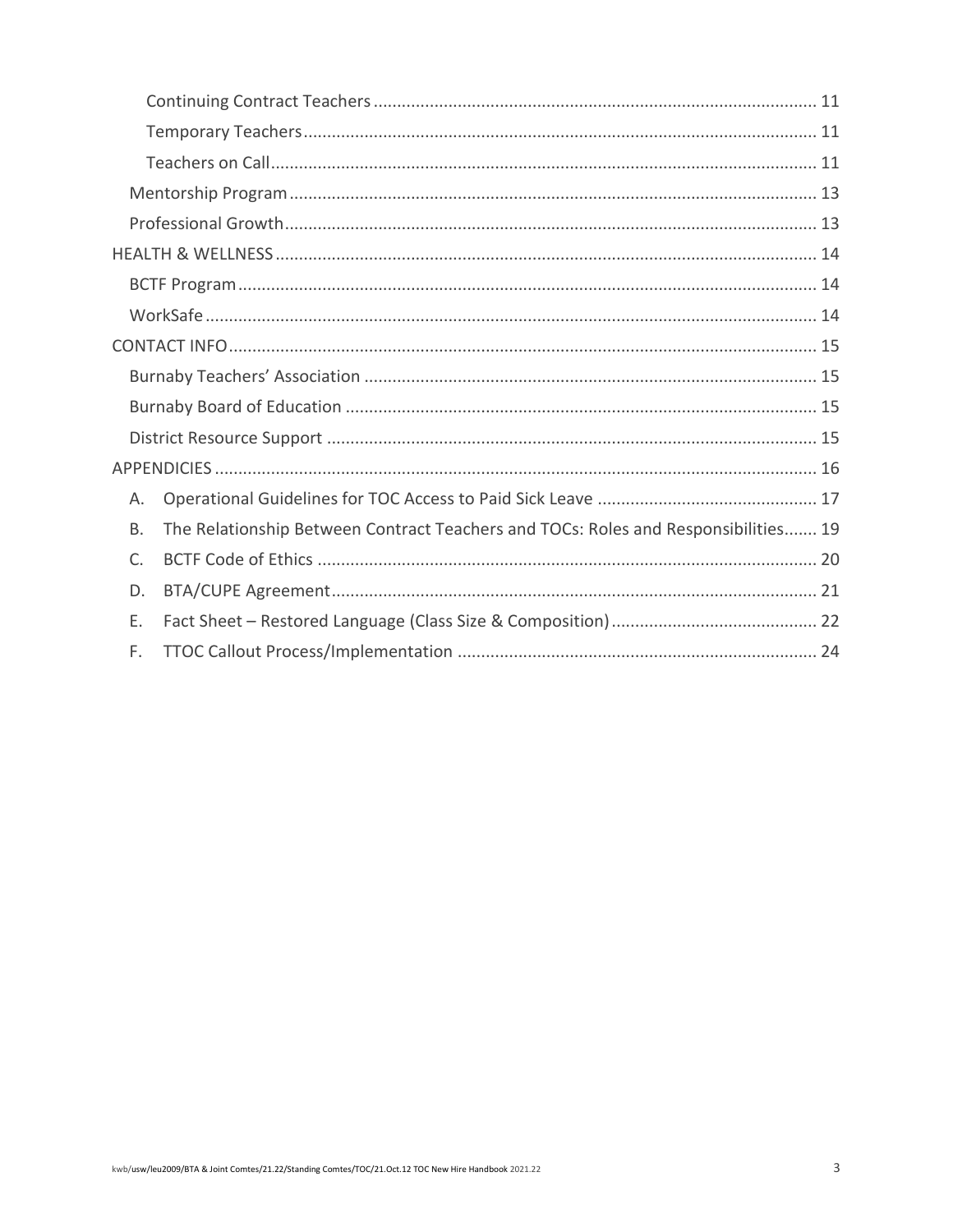# <span id="page-3-0"></span>BTA INFORMATION

# <span id="page-3-1"></span>Welcome!

Here is a little bit about your local union, the Burnaby Teachers' Association. With over 2000 members, we are the fourth largest local of the BC Teachers' Federation, behind only Surrey, Vancouver and Coquitlam. We have a long proud history of activism; we have documents referencing our association that go back 100 years (before it was even recognized as a union)! Locals are responsible for managing the affairs of members, including but not limited to HR related matters, grievance, Pro-D and local bargaining.

# <span id="page-3-2"></span>**Committees**

The BTA has a number of committees. Most of them are open to any member who wishes to join.

Listed below are the standing committees whose Chairs sit on the BTA's Executive Council (EC):

- i) *Adult Educators' Committee*
	- (identifies and reviews issues and concerns relating to Adult Educators)
- ii) *Bargaining/Working and Learning Conditions Committee*
	- (conducts surveys on bargaining and class size and composition; supports and selects the bargaining team)
- iii) *BIPOC Educators' Committee*
	- (identifies and reviews issues and concerns relative to BIPOC teachers)
- iv) *Grievance Committee*
	- (reviews possible grievances and gives advice to EC)
- v) *Health and Safety Committee*
	- (looks at issues around health and safety and works to find solutions)
- vi) *Indigenous Education Committee*
	- (identifies and reviews issues and concerns relating to Indigenous Education)
- vii) *Political Action/Public Relations Committee*
- (writes and edits "The Whistle" newsletter; coordinates community political action) viii)*Professional Development Committee*
	- (coordinates the District Pro-D Day; organizes school Pro-D Contacts' training; discusses issues around Pro-D)
- ix) *Social Justice Committee*
	- (plans activities that promote Social Justice within the BTA and the community)
- x) *Teachers-on-Call Committee*
	- (identifies and reviews issues and concerns relating to TOCs)

# <span id="page-3-3"></span>Table Officers for the 2020/21 school year:

The Table Officers are full time positions at the BTA Office.

| President                      | Daniel Tétrault | lp41@bctf.ca    |
|--------------------------------|-----------------|-----------------|
| 1 <sup>st</sup> Vice-President | Shanee Prasad   | lx41vp@bctf.ca  |
| 2 <sup>nd</sup> Vice-President | Holly Lloyd     | lx41vp2@bctf.ca |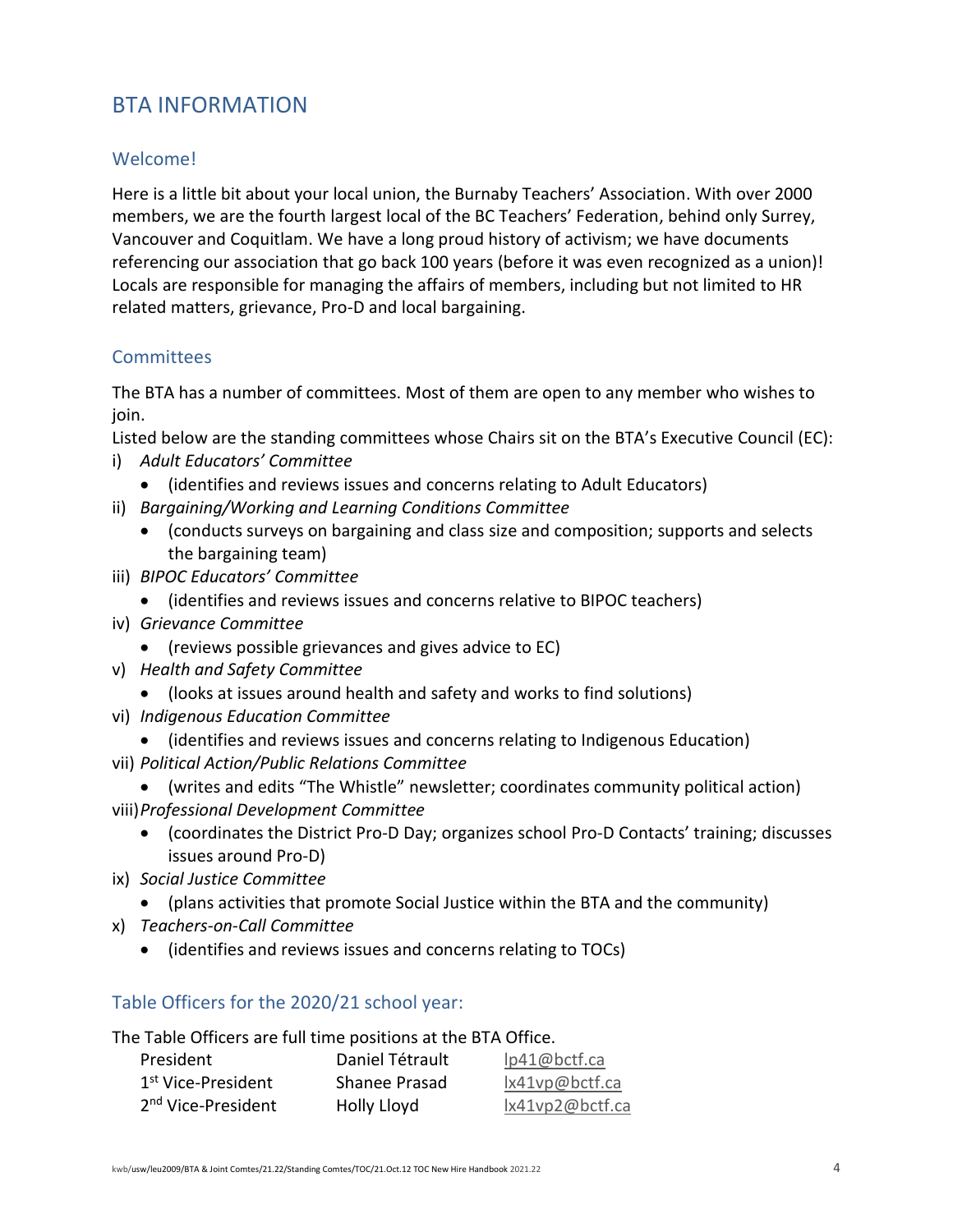# <span id="page-4-0"></span>Executive Council Members for the 2021/2022 School Year

| Past President                       | Leanne Sjodin        |
|--------------------------------------|----------------------|
| Secretary                            | Rae Figursky         |
| <b>Treasurer</b>                     | Patti Jukes          |
| <b>Elementary Representative</b>     | <b>Heather Skuse</b> |
| Secondary Representative             | Donna Morgan         |
| <b>Elementary Member-at-Large</b>    | <b>Renee Kerluke</b> |
| Secondary Member-at-Large            | Alana Sawatsky       |
| Local Representatives to the BCTF    | Ditta Cross          |
|                                      | <b>Alex Peters</b>   |
|                                      | James Sanyshyn       |
| Representative to the Labour Council | Sara LaBrash         |

The chairperson of each of the standing committees also sits on the EC.

# <span id="page-4-1"></span>Staff Representatives

Each school site has at least one Staff Rep who should be able to answer most questions you may have. There are also TOC Staff Reps! The office should be able to tell you who the Staff Rep(s) is/are at the school you're at. Staff Reps attend monthly Representative Assembly meetings (RAs) and should be up to date on issues, as well as be able to bring any concerns you have to these RAs.

### <span id="page-4-2"></span>Benefits of Getting Involved

A union is only as strong and vital as its members. Getting involved can help you feel more connected, allows your voice to be heard, and can help you make any changes you feel would be beneficial. All members are welcome, and encouraged, to attend General Meetings (GM). The dates, times, and locations are available on the BTA website.

### <span id="page-4-3"></span>The Collective Agreement

The Collective Agreement (CA) is the document that governs our relationship with our employer. It can be a bit intimidating, but has lots of important information in it. It can be found on the BTA website. Any of the Table Officers would be happy to help you navigate it!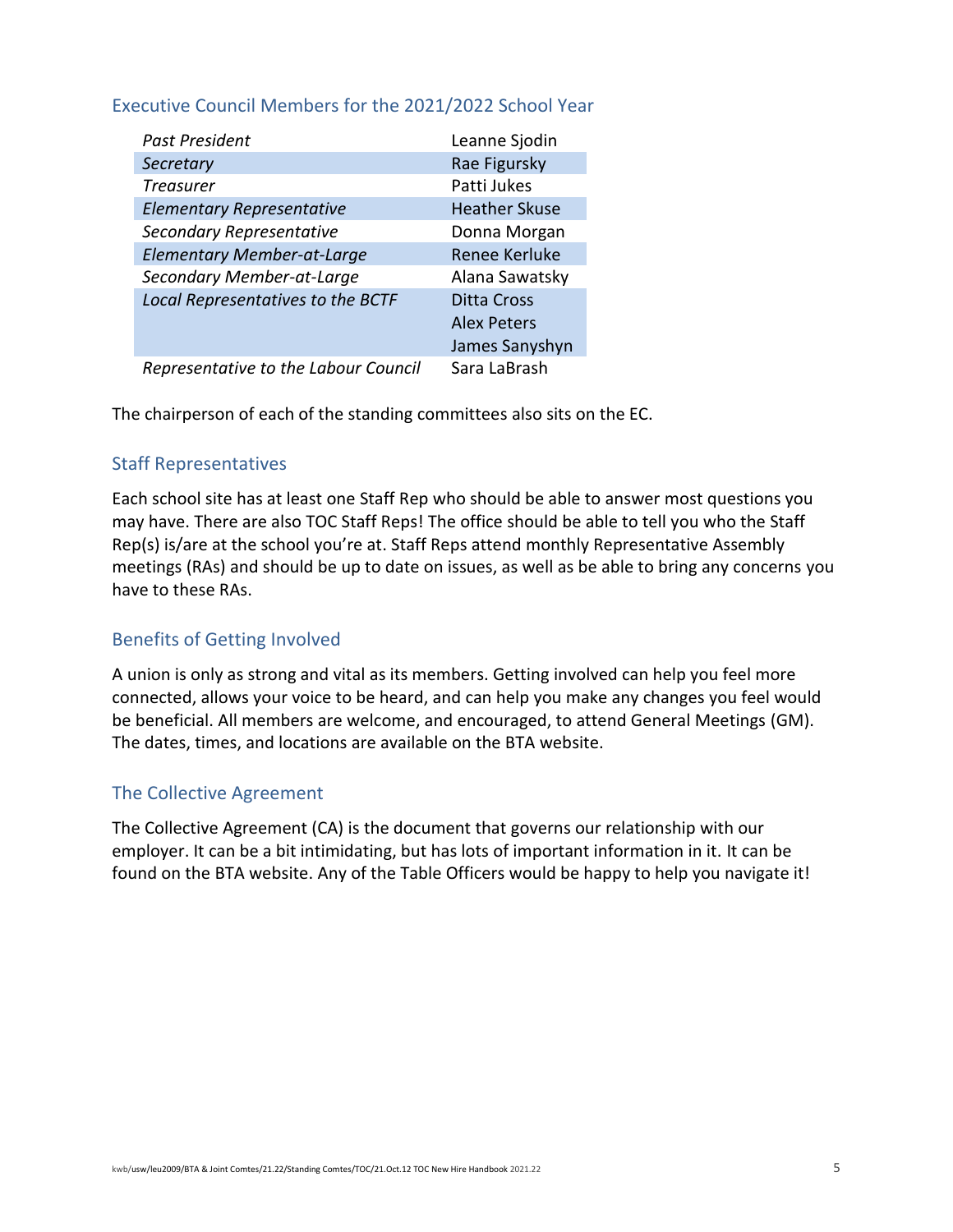# <span id="page-5-0"></span>Acronyms You Might Encounter

| <b>ADS</b>  | Automated Dispatch System (the phone and computer system that calls out TOCs<br>and where unavailability is booked) Also known as Atrieve. |
|-------------|--------------------------------------------------------------------------------------------------------------------------------------------|
| $(A)$ GM    | (Annual) General Meeting                                                                                                                   |
| <b>BBE</b>  | Burnaby Board of Education (SD41, School District 41)                                                                                      |
| <b>BCTF</b> | <b>British Columbia Teachers Federation</b>                                                                                                |
| <b>BTA</b>  | <b>Burnaby Teachers' Association</b>                                                                                                       |
| CA          | <b>Collective Agreement</b>                                                                                                                |
| <b>CUPE</b> | Canadian Union of Public Employees (support staff union: custodians, office staff,<br>grounds crew, EAs, etc)                              |
| EA          | <b>Educational Assistant</b>                                                                                                               |
| EC          | <b>Executive Council/Executive Committee</b>                                                                                               |
| <b>FTE</b>  | <b>Full-Time Equivalent</b>                                                                                                                |
| LR          | Local Representative                                                                                                                       |
| MAL         | Member-at-Large                                                                                                                            |
| <b>NIS</b>  | Non-Instructional Supplement (prep time for elementary teachers)                                                                           |
| <b>RA</b>   | Representative Assembly                                                                                                                    |
| TO          | Table Officer (President and Vice-presidents, working full time in BTA office)                                                             |
| <b>TOC</b>  | Teacher-on-Call (used in Burnaby and some other Locals)                                                                                    |
| <b>TTOC</b> | Teacher-Teaching-on-Call (used provincially and in MOST Locals)                                                                            |
| TRB         | <b>Teacher Regulation Branch</b>                                                                                                           |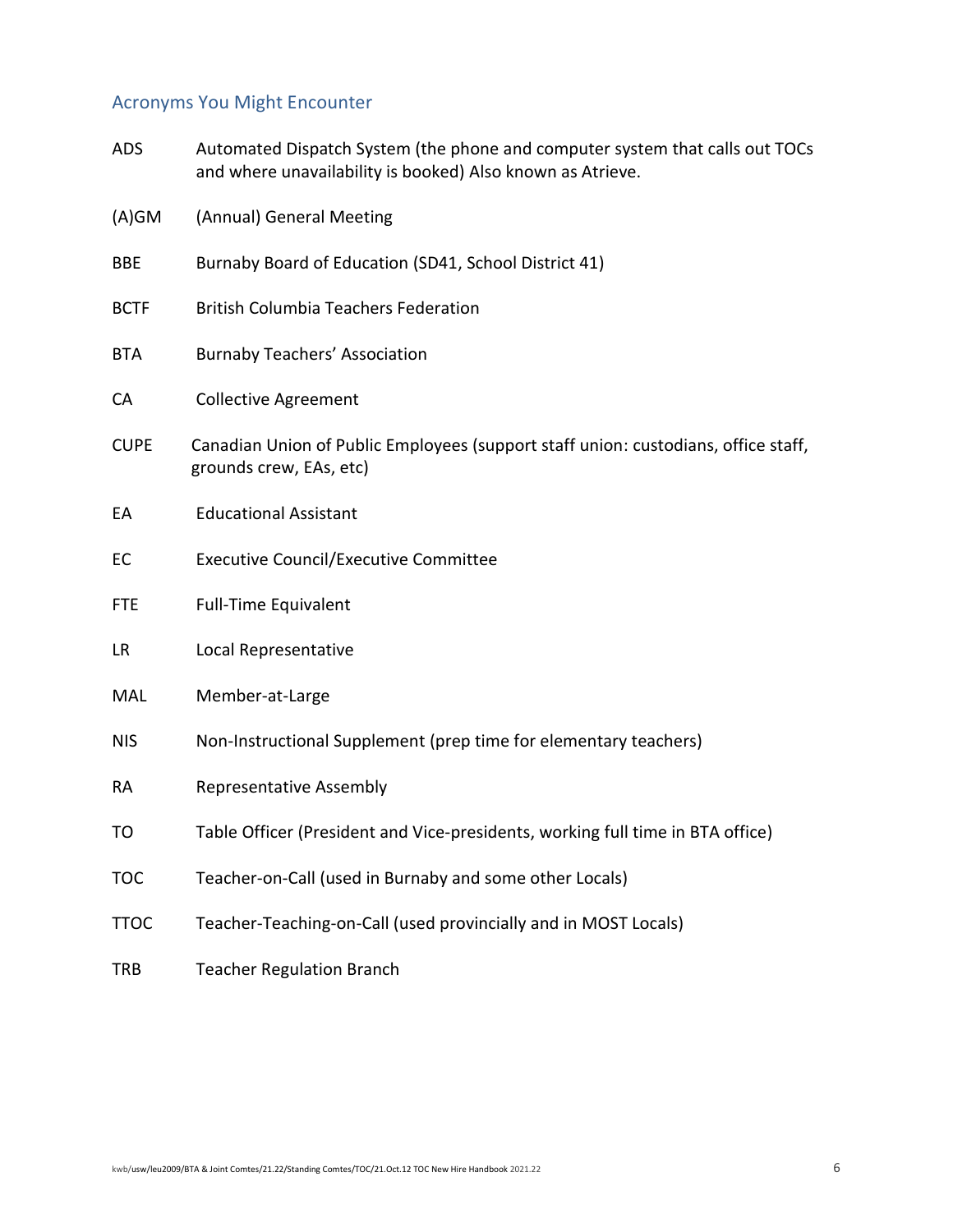# <span id="page-6-0"></span>BCTF INFORMATION

#### <span id="page-6-1"></span>How It Runs

#### <span id="page-6-2"></span>**Members**

Members of the BCTF ultimately determine the decisions and directions of the BCTF in two very important ways:

- Through their locals, members elect delegates to the BCTF Annual General Meeting (AGM).
	- The AGM makes key decisions for the organization and elects the Executive Committee.
- Members, through locals elect Local Representatives which make up the BCTF Representative Assembly. This is where each local union brings reps to make important provincial decisions.

#### <span id="page-6-3"></span>Annual General Meeting

The Annual General Meeting is comprised of delegates and Local Representatives (LRs) elected by members through locals and the eleven members of the Executive Committee. There are approximately 670 voting delegates at an Annual General Meeting. The AGM elects the Executive Committee, determines the fee, approves any changes to the by-laws, establishes priorities for the next year and makes the significant policy decisions of the Federation.

#### <span id="page-6-4"></span>Constitution and By-laws

The Constitution and By-laws establish the rules by which the organization is run. The bylaws establish the division of responsibilities among the major decision-making bodies and spell out what each level of decision-making is authorized to do. The by-laws of the BCTF have to be followed by all bodies of the organization, including the AGM. Only the AGM can amend the bylaws, and only then with a 75% majority of delegates voting in favour.

#### <span id="page-6-5"></span>Representative Assembly

The Representative Assembly (RA) meets three times a year and has the specific responsibilities of approving a budget and electing the Judicial Council and Committee of Ombudspersons. The RA also makes policy and procedure decisions for the Federation. Local Representatives attend these meetings. LRs are elected by their local at their local AGM.

### <span id="page-6-6"></span>Executive Committee

The Executive Committee of the BCTF is elected by the AGM and consists of eleven members. Three of them serve in a full-time capacity: the President, First Vice-President and Second Vice-President. The EC has overall responsibility for the running of the Federation. It meets monthly with additional meetings as necessary. The EC is the employer of BCTF staff and determines what work will be done in any given year. The EC also has responsibility for the creation and appointment of any advisory committees or task forces.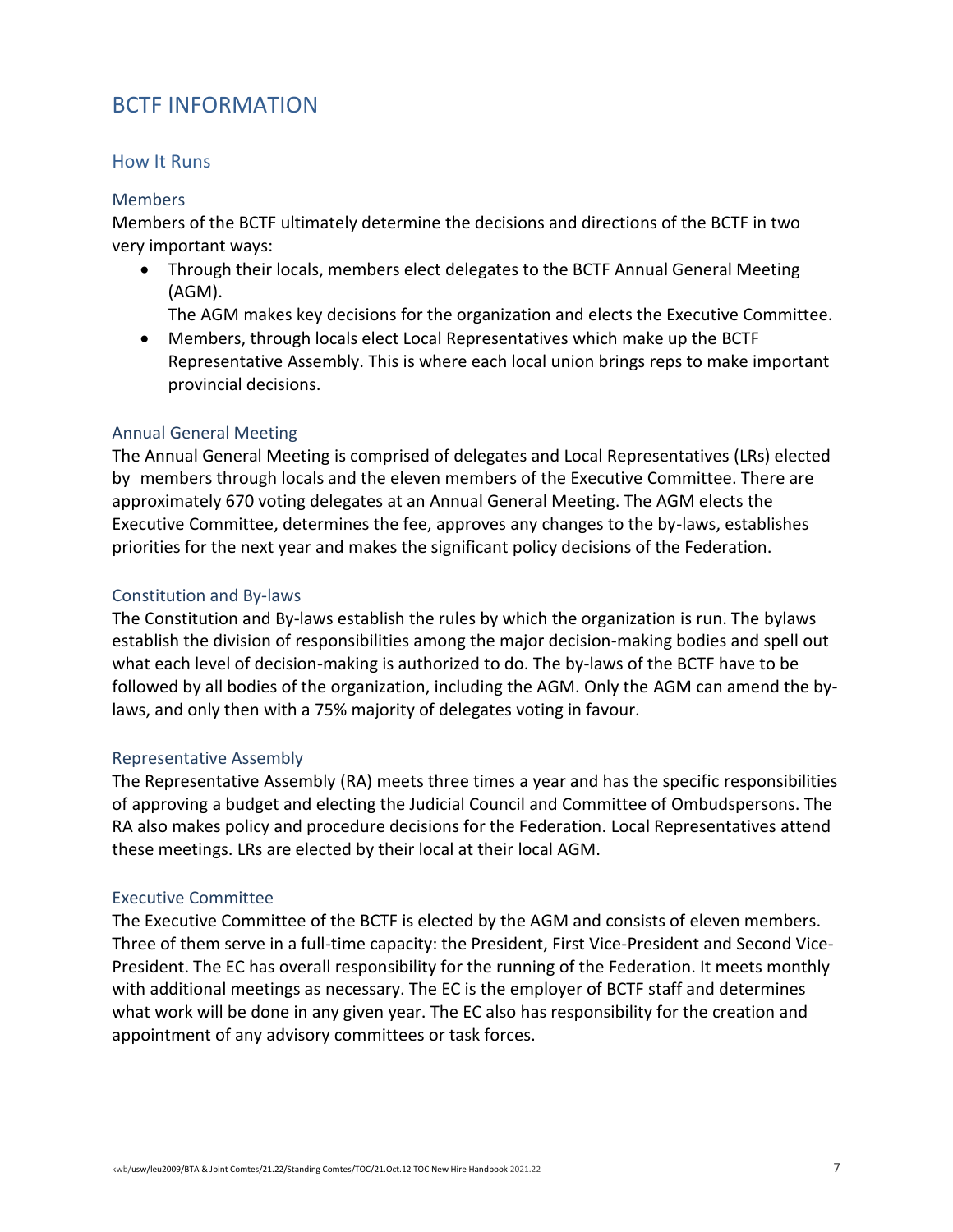#### <span id="page-7-0"></span>President

The President, First Vice President, and Second Vice President (Table Officers) of the Federation have responsibility for overall supervision of the affairs of the organization in between meetings of the Executive Committee.

#### <span id="page-7-1"></span>Code of Ethics

This is an important document that outlines our guiding principles. Please find it in the Appendix.

### <span id="page-7-2"></span>Provincial Specialist Associations

PSAs are a great way to get connected and find resources that are specific to your teaching area. Information on available PSAs and how to join can be found on the [BCTF website.](https://www.bctf.ca/services-guidance/professional-development-and-teaching-profession/join-a-provincial-specialist-association) You might be especially interested in the BC Early Career Teachers Association [\(BCECTA\)](https://bcecta.weebly.com/)!

#### <span id="page-7-3"></span>Pension

The BBE contributes to your pension every day you work (regardless if it's as a TOC or as a contract teacher). For more information on our pension plan, go to the [BCTF website](https://www.bctf.ca/services-guidance/pensions-and-retirement) and search for Pensions and Retirement.

### <span id="page-7-4"></span>Members' Guide

The *Members' Guide to the BCTF* is a comprehensive document that has lots of good information including: information regarding the Federation and the constitution and by-laws of the organization. A paper copy is available at the BTA office, and it's also available on the [BCTF website.](https://www.bctf.ca/docs/default-source/publications/print-publications/2021-22-members-guide.pdf)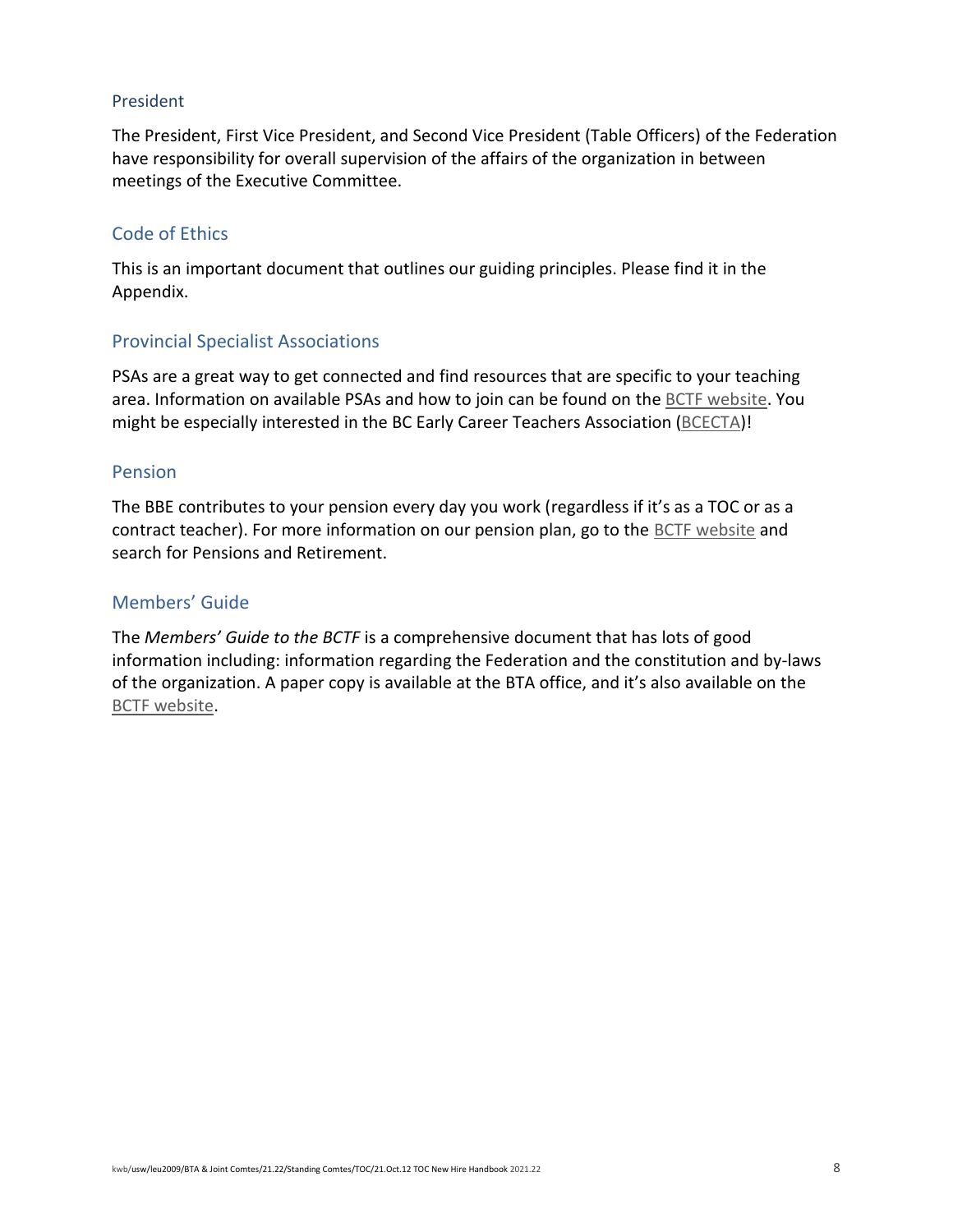# <span id="page-8-0"></span>WORKING AS A TOC

# <span id="page-8-1"></span>Availability

In order for the callout system (ADS) to run smoothly, it is important for you to enter your availability online. The default is that you are fully available; if this is not the case for you, please update it as necessary. Please note that as of 2019/20, you need to work 15 days per school year to stay on the TOC list.

# <span id="page-8-2"></span>Sick Pay

TOCs accumulate and have access to sick days. Please find more information in the Appendix.

### <span id="page-8-3"></span>Keys

Having access to the key(s) for the classroom(s) you'll be teaching in are an important health and safety issue. Please ask if you're not given them when you check in, and contact the BTA if you don't receive them.

# <span id="page-8-4"></span>No Day Plan?

In the unlikely event that there is not a day plan provided, you can do a number of things: contact the teacher you're replacing (the office should be able to provide this information), talk to another teacher or an administrator, see if the previous day's plan could be expanded or followed up on, or improvise with your own materials or lesson plan.

### <span id="page-8-5"></span>Working with Educational Assistants

EAs are a valuable resource to your workday – they often know a great deal about students' routines and preferences. If you're in a classroom with EA(s), introduce yourself to them and find out how you can best work together.

### <span id="page-8-6"></span>Teacher Regulation Branch Fee

The BBE automatically deducts the annual TRB fee from your pay each spring, unless you did not work during that particular pay period. If that is the case you are responsible for paying it yourself. It must be paid for you to work as a public-school teacher in BC.

### <span id="page-8-7"></span>Expectations

It is important to know what is expected of you as a TOC, and what is expected of the contract teacher being replaced. Please find the document describing these in the Appendix. One thing to note particularly is that you are entitled to the prep/NIS time of the teacher you're replacing (CA: D.22.3f).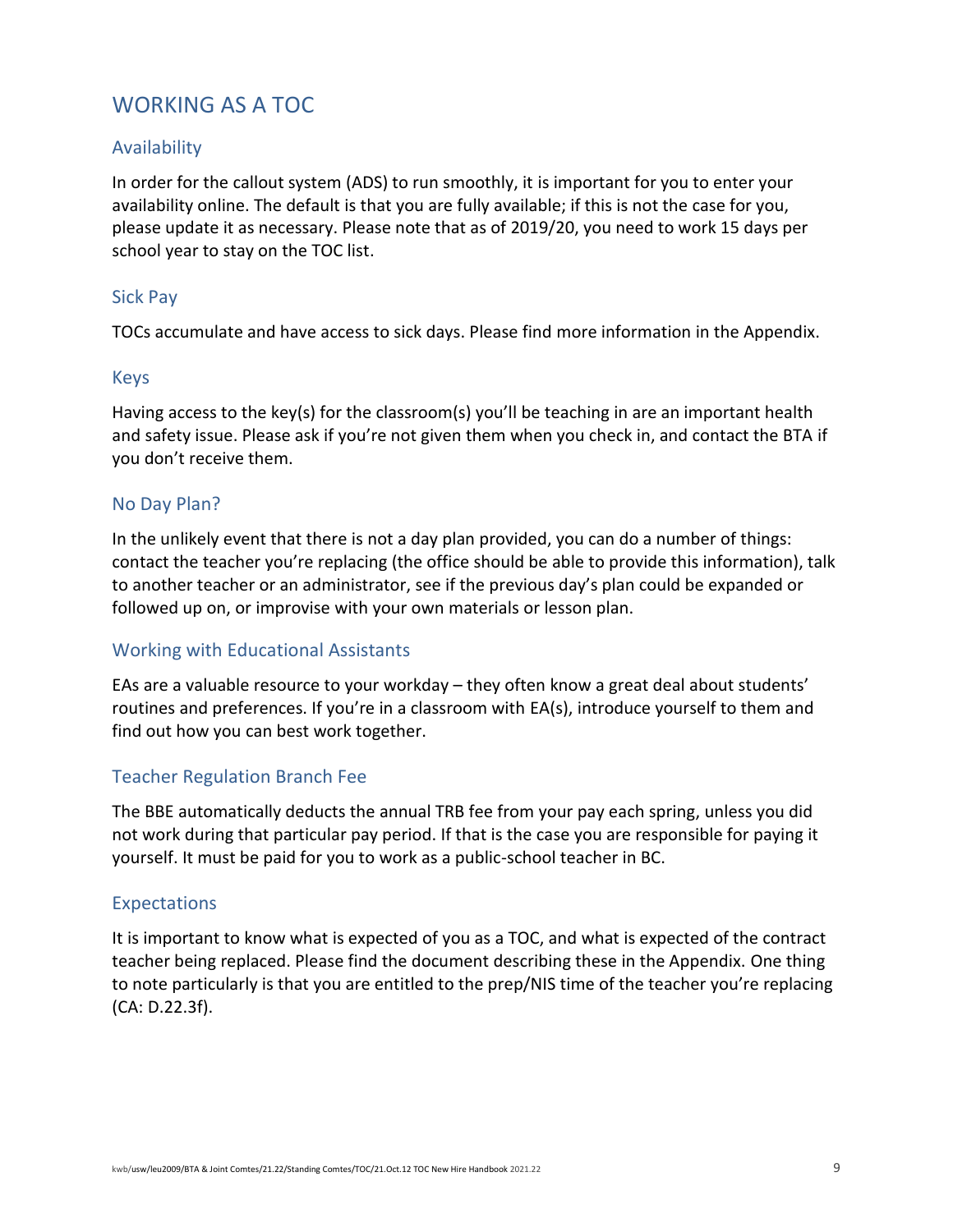# <span id="page-9-0"></span>Moving Up the Pay Scale

Clause C.4.1b and C.4.2 of the CA indicates that 170 days of TOC experience equals one year of experience, and you'll move up one step on the first of the month following the month that you worked your 170<sup>th</sup> day.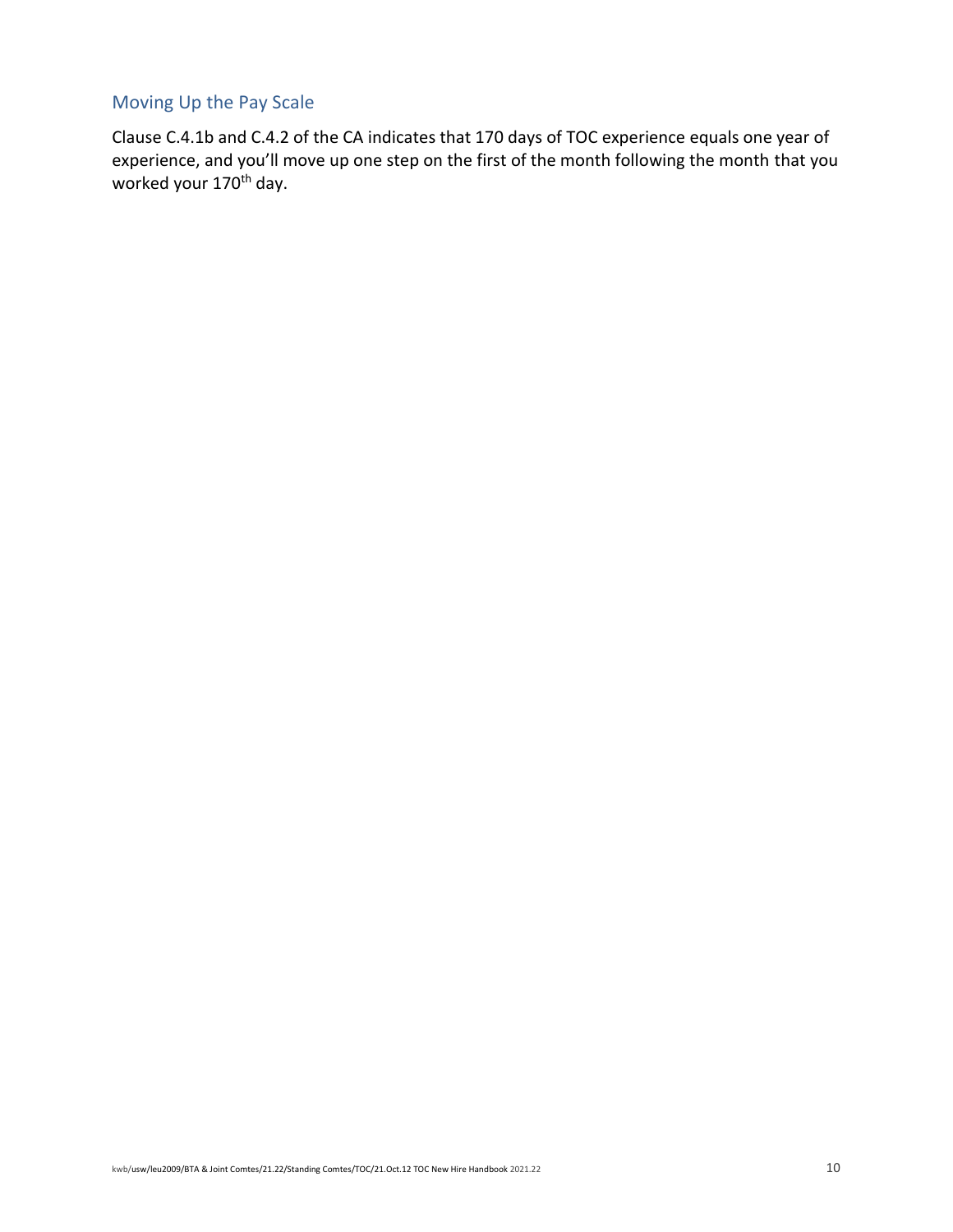# <span id="page-10-0"></span>GETTING A CONTRACT JOB

**\*\*\***Please note that if you work 20 school days in the same assignment (i.e. for the same teacher), you will be given a temporary contract – please see C.23.1e of the Collective Agreement.

#### <span id="page-10-1"></span>Process

In Burnaby, teaching positions are posted on a weekly basis. Postings open on Thursday and close on the subsequent Tuesday at 4 pm. You can see the available postings on the [School](https://portal.burnabyschools.ca/sd41-careers)  [District portal](https://portal.burnabyschools.ca/sd41-careers) and clicking on the "Job Posting" link. You will require your login and password provided upon hire to access these internal postings.

If you are short-listed for an interview you will receive a call from someone from HR to attend an interview with the principal of the school. If you are the successful candidate… congratulations! HR will then set you up with a contract, which includes Extended Health Benefit coverage and Dental benefits.

#### <span id="page-10-2"></span>Priority for Accessing Postings

There are different priority levels for accessing postings, whether they be for mid-year postings (jobs posted from September to mid-April for the current school year) or for the year-end process (jobs posted from the end of April to the end of August for the following school year). An important piece to know are the three priority levels in terms of employment security:

### <span id="page-10-3"></span>Continuing Contract Teachers

In order to achieve a continuing contract, the highest priority for filling year-end vacancies, you can do so by either:

- a) Appointment to a 1.0 FTE assignment in one school year by the end of September until the end of June; or
- b) By accumulating 20 FTE months of contract experience in a 40-month window.

#### <span id="page-10-4"></span>Temporary Teachers

Temporary contract teachers possess at least 10 FTE months of accumulated contract experience over multiple school years.

#### <span id="page-10-5"></span>Teachers on Call

Teachers that have accumulated less than 10 months FTE contract experience in the Burnaby.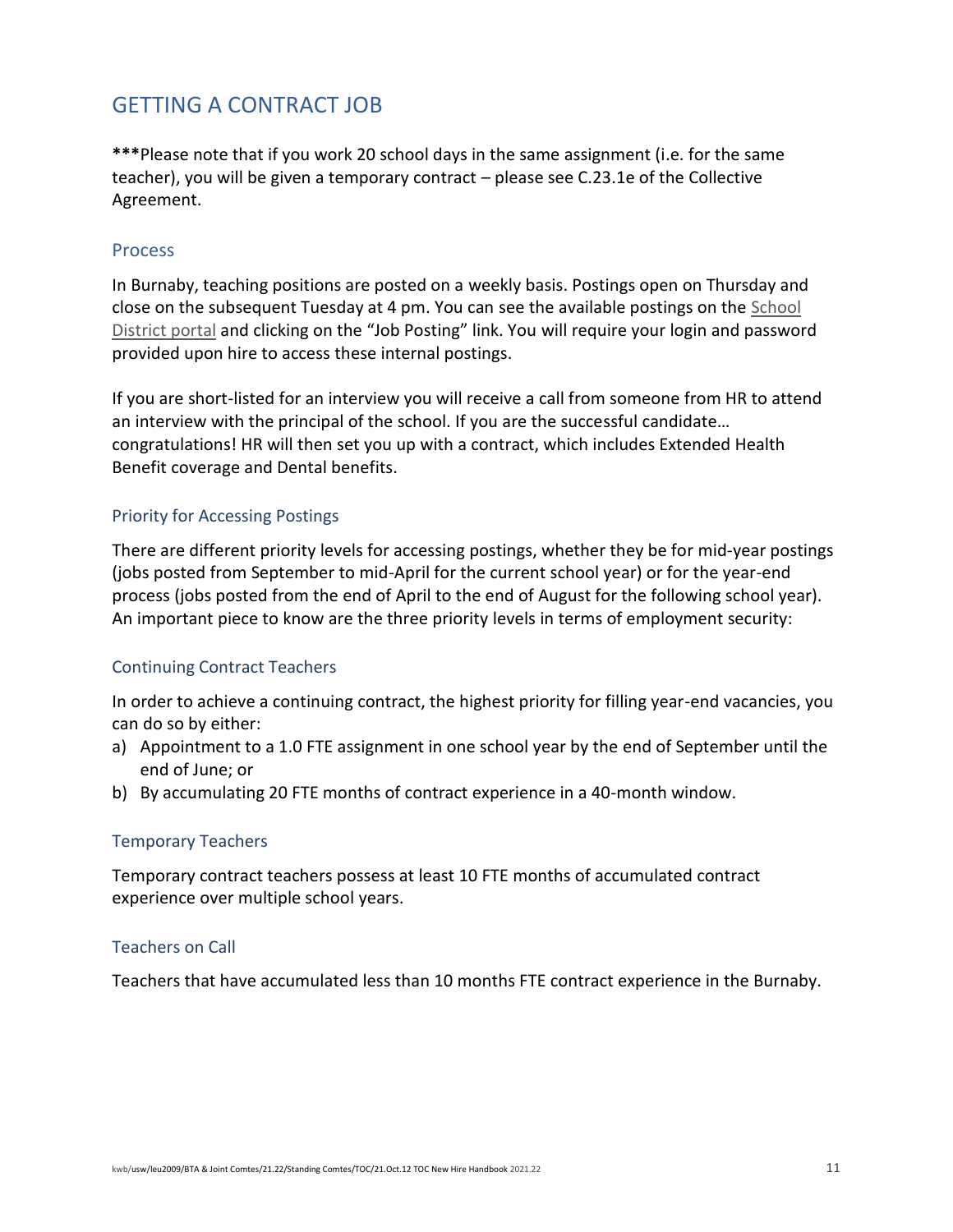#### *Mid-Year Postings (Postings from September to Mid-April)*

Continuing contract teachers that have not been laid off are generally not considered for midyear postings. These teachers will already have been assigned a position (either their "old" position or a new one that was accessed) during the year-end posting and filling process that occurred between the end of April to the end of August.

The priority for teachers that are able to access mid-year postings is as follows:

- Any continuing teacher that was laid off at the end of the previous school year and has yet to be recalled, that meets the necessary qualifications**\***, will have first priority in order of seniority (recall from layoff always done in order of seniority).
- Teachers that have had at least 10 months of contract experience (temporary teachers) will be the next to access temporary postings, should they meet the necessary qualifications of the position, in order of seniority (temporary seniority rights).
- Teachers with less than 10 FTE months of contract teaching experience are the next priority to access postings, with the necessary qualifications. Seniority plays no factor in the determination of which teacher is the successful applicant.

Mid-year postings are advertised, at the latest, until June 30 of a given school year. Any vacancy that continues into the next school year must be re-posted.

#### *Year End-Postings*

Year-end postings begin in the last week of April and continue until the last week of August, with a short break between the middle of July and the middle of August for summer. The exact dates will vary depending on when the "Thursdays" and "Tuesdays" fall within a given calendar year. Check with the BTA for the specific dates for the teacher staffing process each Spring. The priority for teachers to access year - end postings is as follows:

- Continuing contract teachers that have not been laid off and meet the necessary qualifications will have the first priority for filling vacancies. These teachers include those that currently "own" a position, those returning from approved leaves, and those that have completed a term position that ended at the end of the school year – seniority is not the determining factor for determining the successful applicant. *These teachers remain the priority for filling year-end postings until July 1.*
- Continuing contract teachers that that have been laid off and meet the necessary qualifications**\*** are the next priority for accessing postings. Before July 1 a teacher in this category can only access a posted position if there are no continuing teachers with the necessary qualifications that have applied. These teachers are "recalled" in order of seniority. *After July 1 these teachers are first priority to access posting in order of seniority, should they possess the necessary qualifications\**
- Teachers with at least 10 FTE months (temporary teachers) of contract experience, that possess the necessary qualifications**\***, are the next priority to access posted positions. Seniority is a determining factor for qualified teachers in this area to access a given posting.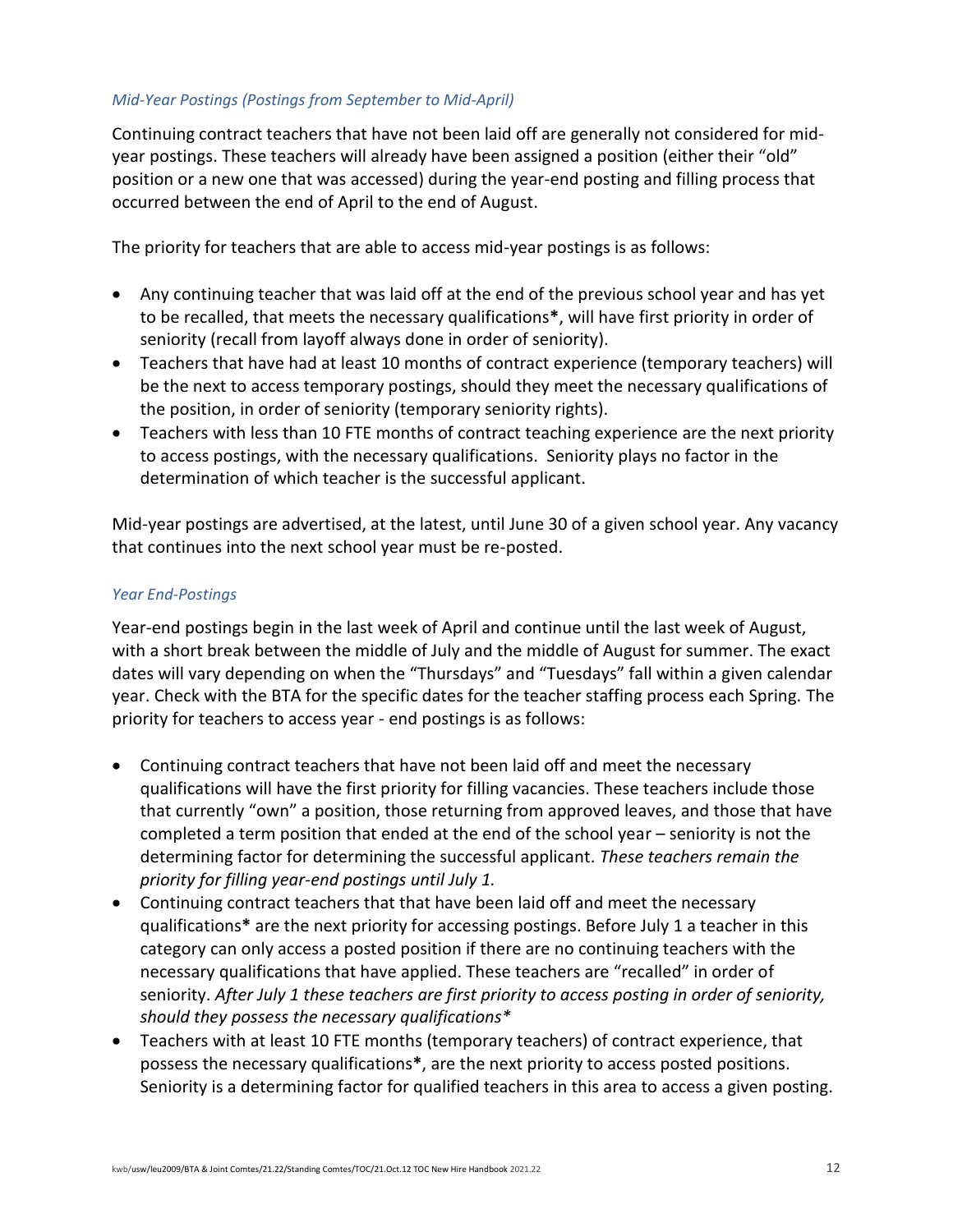• Teachers with less than 10 FTE months of contract experience are the lowest priority to fill internal vacancies. Qualified teachers in this category include teachers that have received contracts totaling less than ten FTE months in the past, including those that may not have accessed temporary appointments in the past. Seniority is not the determining factor for filling these vacancies.

**\***Qualifications are interpreted differently for teachers that have been laid off and are being recalled.

# <span id="page-12-0"></span>Mentorship Program

The mentorship program pairs new teachers with more experienced colleagues who provide guidance and support during the sometimes challenging first years on the job. Currently the mentorship program is a cohort type model where groups meet together a number of times over the course of the year to explore a variety of topics. Time is also available for one to one support when needed. To be part of the mentorship program you can visit th[e mentorship blog](https://blogs.sd41.bc.ca/mentorship/) for more information.

# <span id="page-12-1"></span>Professional Growth

This process involves contract teachers submitting a Professional Growth Plan to their school administrator by November of each school year (see Article C.30 of the Collective Agreement) to form the basis of ongoing professional conversations between the teacher and the administrator. In addition to this professional conversation between the administrator and the teacher about the teacher's self-directed Professional Growth Plan, funding in the form of a release day is available for teachers to pursue the goals of their developed Professional Growth plan. This time can be used for you to be freed up from your teaching duties (the District provides a TOC to cover your class) to allow you to pursue your Professional Growth Plan goals, which may include activities such as going to another school to observe another teacher with a great idea or to collaborate with a colleague on a unique project.

It is important to note that this Professional Growth model is unique to Burnaby and is in place as an *alternative* to the formal evaluation that is common in other Districts in the Province. This collaborative model of conversation and support replaces a formal supervision and evaluation by a principal. It is a great model and one that should not be taken for granted. For more details on the [Professional Growth Program](https://portal.sd41.bc.ca/human-resources/resources/professional-growth-plan) visit the SD41 Portal under the Human Resources section.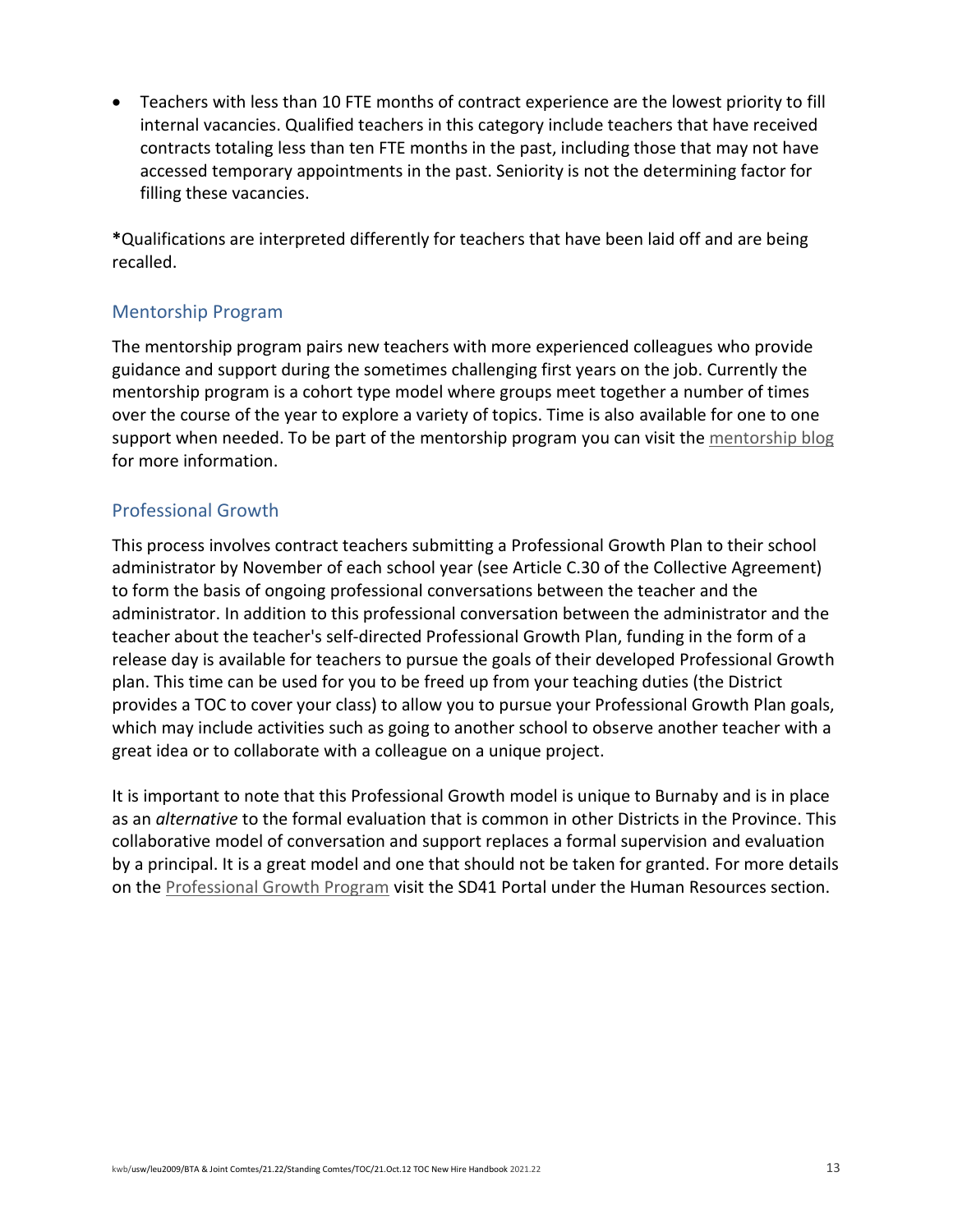# <span id="page-13-0"></span>HEALTH & WELLNESS

# <span id="page-13-1"></span>BCTF Program

The BCTF has a comprehensive Health and Wellness Program that you can access if you need. Its vision is as follows: The BCTF will assist teacher-members who are unable to maintain, or return to, their teaching positions due to a medical illness or disability by funding an early intervention rehabilitation program. This program is offered on a voluntary basis. The BCTF will promote wellness initiatives in districts and at individual work sites. You can refer yourself to this program through the BCTF. It's important to take care of yourself.

### <span id="page-13-2"></span>WorkSafe

You have the right to be safe at work. If you are injured (or even think you might have been, or think it is not very serious), please fill out a WorkSafe form at the office, on the day the injury occurs.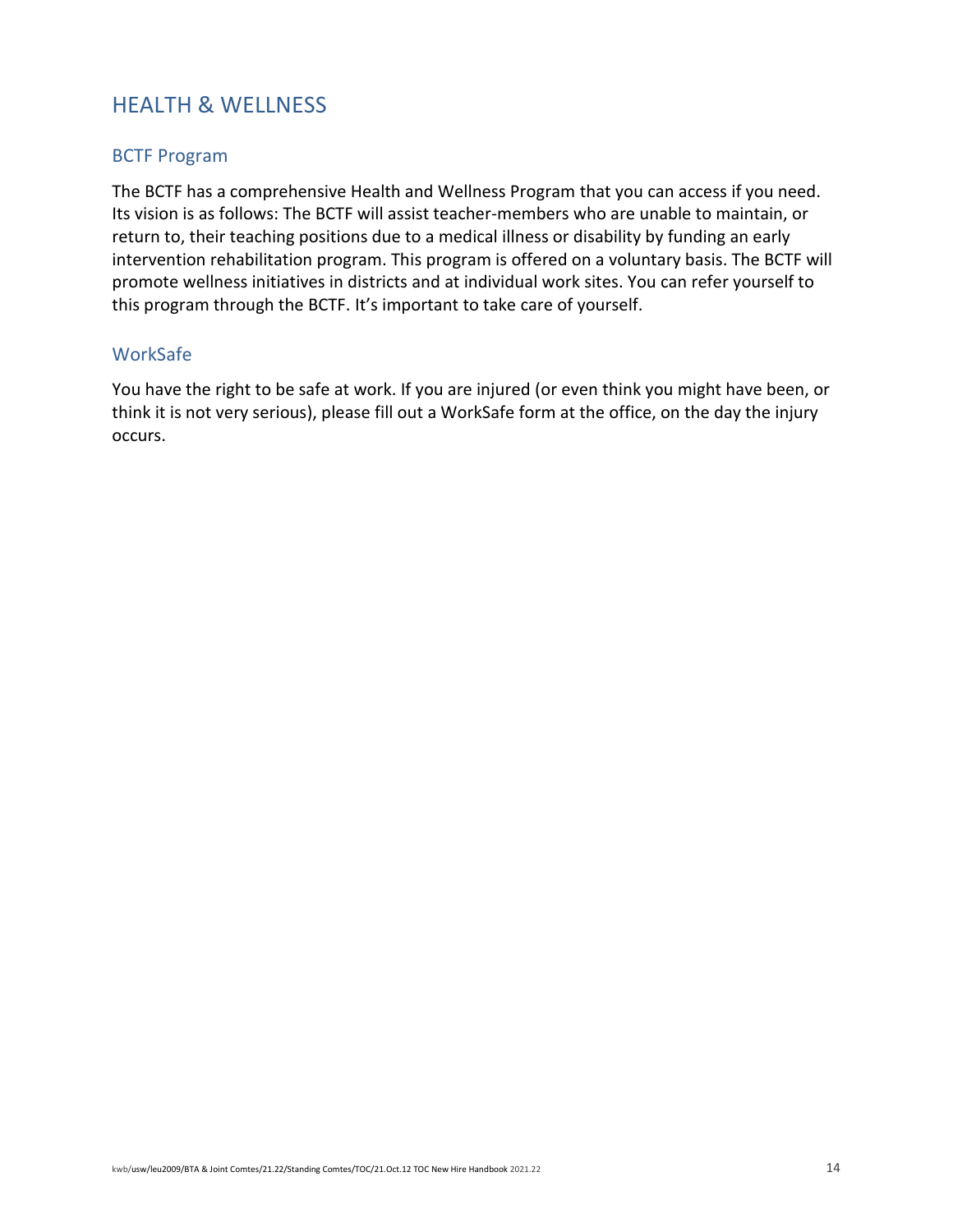# <span id="page-14-0"></span>CONTACT INFO

# <span id="page-14-1"></span>Burnaby Teachers' Association

The staff at the BTA office is Colleen Pawson (Office Manager), Charmaine Eger, Karla Reilander and Kirsty Burton (Administrative Assistants). If you have a general inquiry, email bta3@bctf.ca, or call 604-294-8141. The office is located at #115-3993 Henning Drive in Burnaby (near Gilmore Skytrain Station), and is open from 8:00am-4:30pm. No question is too big or too small! You can also visit burnabyteachers.com.

# <span id="page-14-2"></span>Burnaby Board of Education

[Inside 41](https://burnabyschools.ca/wp-content/uploads/2015/03/Inside41.pdf) is a comprehensive guide to the people who work at the BBE. The most up to date version can be found on the Board's [website.](https://burnabyschools.ca/wp-content/uploads/2015/03/Inside41.pdf)

### <span id="page-14-3"></span>District Resource Support

There are a number of people at the District level who are available to help you in specific subject areas, and can provide in-class support. They are:

| <b>Program Consultants</b>           |                           |              |
|--------------------------------------|---------------------------|--------------|
| <b>Learning Technologies</b>         | Janet Chow                | 604-760-1603 |
| Community and Continuing Education   | Paul Arthur               | 604-760-0235 |
| <b>English Language Learners</b>     | Kiran Abraham             | TBD          |
|                                      |                           |              |
| <b>Helping Teachers</b>              |                           |              |
| <b>Early Learning Literacy</b>       | Angela Meredith           | 604-760-7845 |
|                                      | Teresa Toth               | 604-317-4087 |
| English Language Learning            | Fanny Lee                 | 604-296-6936 |
| <b>Advanced Learning</b>             | TBD                       |              |
| <b>Reading Recovery</b>              | Amy Sprajila              | TBD          |
| <b>Learning Technologies</b>         | <b>Michelle Mactavish</b> | 604-789-0547 |
| ADST                                 | Alex McKillop             | 778-980-0311 |
|                                      |                           |              |
| <b>District SOGI Support Teacher</b> |                           |              |
| Secondary                            |                           |              |
| Elementary                           | Bryan Gidinski            | 604-296-9008 |

The District Library Resource Centre (DLRC) is a helpful service that lends out all kinds of resources to teachers in Burnaby for literacy development, English Language Learners (ELL) instruction, Indigenous themes, the French immersion program, and professional learning books for teachers. You can email them at [dlrcloans@burnabyschools.ca](file://///BTA-FP-01/P-Drive/OFFICE%20STAFF%20FILES/A.%20Admin%20Staff%20Shared%20Files/BTA%20&%20Joint%20Committees/21.22%20YEAR/5.%20Standing%20Committees/TOC%20Committee/Handbook/dlrcloans@burnabyschools.ca)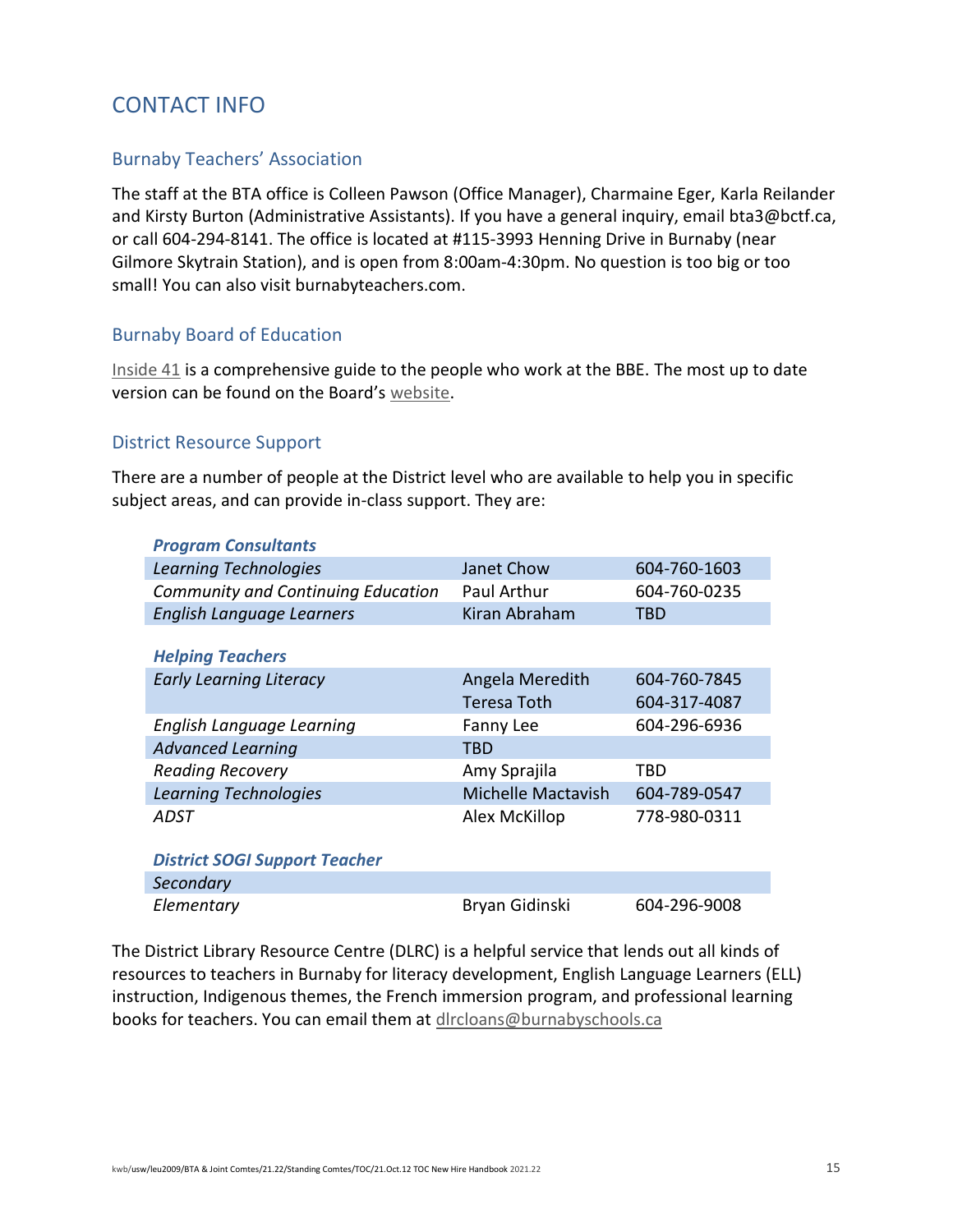# <span id="page-15-0"></span>APPENDICIES

- A. OPERATIONAL GUIDELINES FOR TOC ACCESS TO PAID SICK LEAVE
- B. THE RELATIONSHIP BETWEEN CONTRACT TEACHERS AND TOCS: ROLES AND RESPONSIBILITIES
- C. BCTF CODE OF ETHICS
- D. BTA/CUPE AGREEMENT
- E. FACT SHEET RESTORED LANGUAGE (CLASS SIZE & COMPOSITION)
- F. TTOC CALLOUT PROCESS/IMPLEMENTATION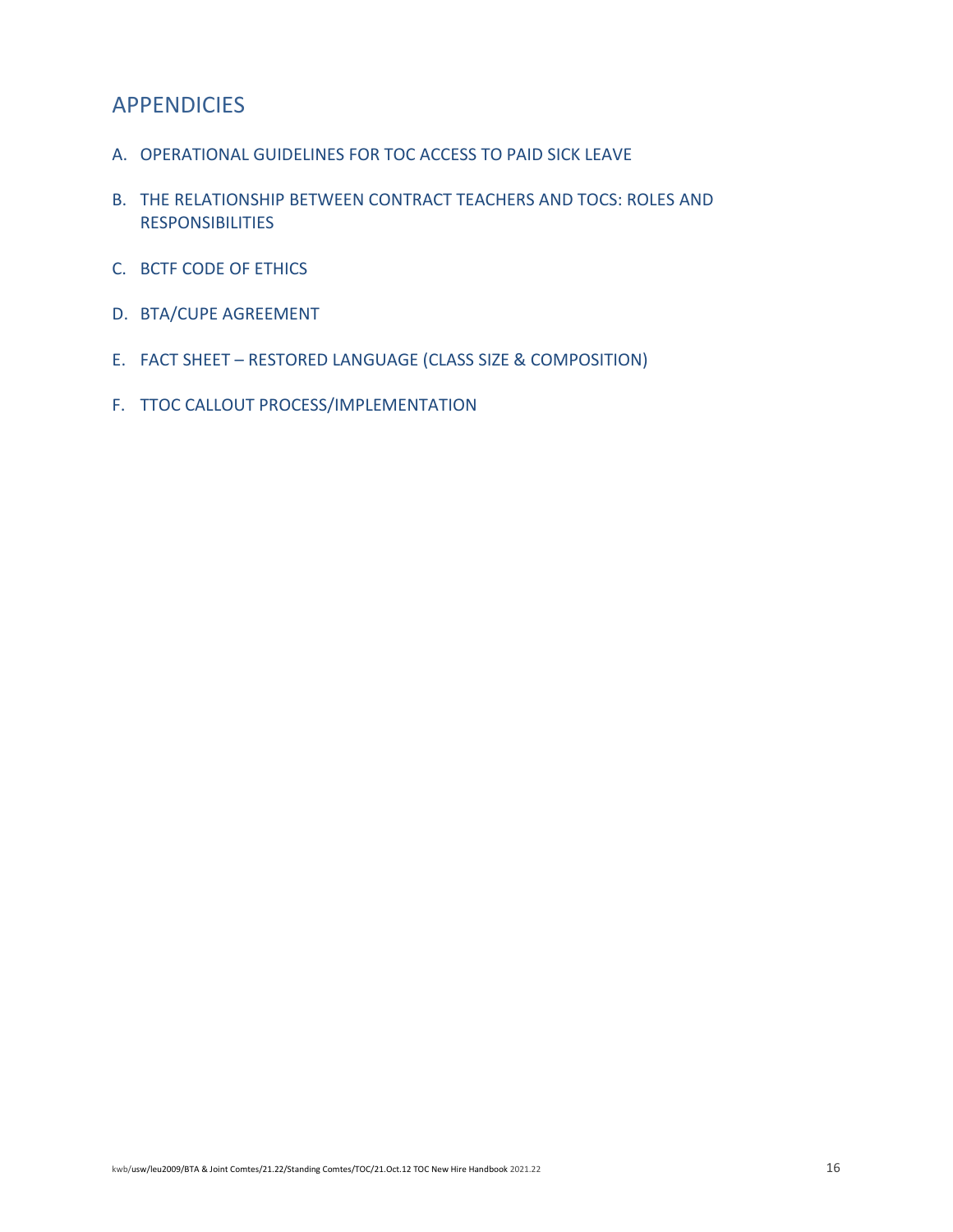

The BTA and the Burnaby School District have recently agreed to improvements to the access TOCs have to paid sick leave. This document will explain these improvements.

# <span id="page-16-0"></span>**General TOC Paid Sick Leave Bank Information**

Q: Do TOCs have a bank of paid sick leave days?

A: Yes, and it accrues according to the formula laid out in Clause G.22.2.b. This bank is distinct from the bank one may accrue as a teacher on contract. A TOC can only claim paid sick leave if there are days remaining in their respective TOC bank. Sick day accrued for TOCs begins once a TOC has completed 50 days of on-call work.

Note: As TOCs do not pay into the BCTF Salary Indemnity Plan, they are not eligible to collect SIP benefits upon exhausting their TOC sick bank.

- Q: What is the trigger for sick bank access?
- A: The first day of any assignment.
- Q: Can a TOC accept a new assignment if they feel ill?
- A: No. A TOC must feel well when they accept an assignment.

Q: Can a TOC claim a paid sick day by arriving at work ill on the first day of an assignment? A: No.

# **Claiming Paid Sick Days**

Q: How does a TOC claim paid sick leave on the first day of an assignment?

A: A TOC must begin work in an assignment in order to initiate access to their paid sick bank. On the first day of an assignment, a TOC must present themselves at the school site feeling well and fit to work. If a TOC falls ill during the course of the day, they are eligible to draw from their paid sick bank. The TOC merely has to present as sick at the office and the principal will send them home. If the TOC is sent home before lunch, a full day will be charged to their TOC sick bank, and a half day will be charged if the TOC presents as sick after lunch.

Q: If the TOC remains ill, can subsequent sick leave days be accessed?

A: Yes. A TOC can be paid for additional days in the same assignment until the teacher being replaced returns or the assignment ends, whichever occurs first, as per Clause G.22.2.e.

Q: Does the TOC need to present themselves at the school for these subsequent days in order to collect a paid sick day?

A: No.

Q: If the initial sick day for a given TOC is any other day but the first day of an assignment, does the TOC need to begin working at the school to claim a paid sick day?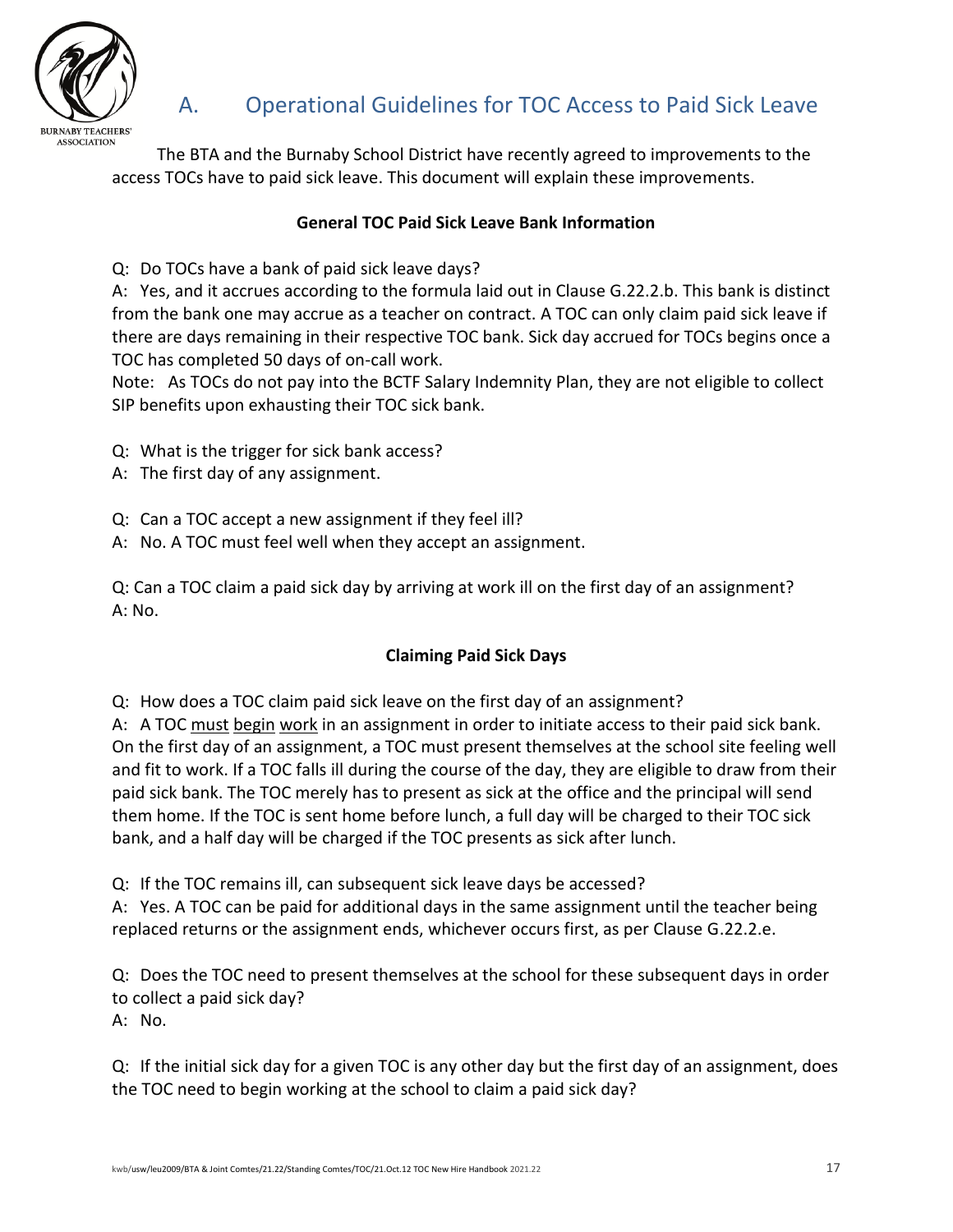A: No. A TOC only needs to begin work at school in order to claim a paid sick day on the first day of an assignment. A TOC can claim a paid sick day, on any day other than the first day of an assignment, without having to report to work.

Q: How does a TOC notify the employer of their absence for subsequent days of illness? A: The TOC should phone the Teachers-on-Call Clerk (604-296-6900; extension 661073) to inform the employer that they are still ill and need to access a sick day. This allows the District an opportunity to contact another TOC to cover the class. During off-hours, the TOC accessing the additional sick leave can leave a message for the Teachers-on-Call clerk on the voicemail system indicating their name and the name of the teacher they were scheduled to replace. A TOC does not need to arrive at the school or begin work at this point.

Q: Can a TOC accept a new assignment when ill?

A: No.

# **A Few Examples**

1. A TOC, feeling well, accepts a one-day assignment for the next day. They begin the day feeling well but feel ill at the morning break. They report to the office and are sent home. They will receive one full day of sick pay. Since this was only a one-day assignment there is no ability for the TOC to access additional paid sick days.

2. A TOC, feeling well, accepts a three-day assignment beginning the next day. They begin the day feeling well but feel ill after lunch. They report to the office and are sent home. They still feel ill the next day so call the Teacher-on-Call Clerk to let them know. On the third day, they feel well and return to work. They will receive one and a half days of sick pay.

3. A TOC, feeling well, accepts a one-day assignment for that day. They begin work feeling well but feel ill after lunch. They report to the office and are sent home. They will receive one half day of sick pay.

4. A TOC accepts a 4-day assignment. The TOC works the entire first day and becomes ill sometime after that school day ends. The TTOC can call the Teacher-on-Call Clerk and indicate they are ill and will be able to access paid sick days for the remaining three days of the assignment without needing to present themself at the school.

# **Additional Information**

If a TOC requires additional information about sick leave access and the procedural guidelines around its usage, they can contact one of the BTA Table Officers at the BTA Office by phone or email.

Daniel Tétrault, BTA President, [lp41@bctf.ca](mailto:lp41@bctf.ca) Shanee Prasad, BTA First Vice-President, [lx41vp@bctf.ca](mailto:lx41vp@bctf.ca) Holly Lloyd, BTA Second Vice-President[, lx41vp2@bctf.ca](mailto:lx41vp2@bctf.ca)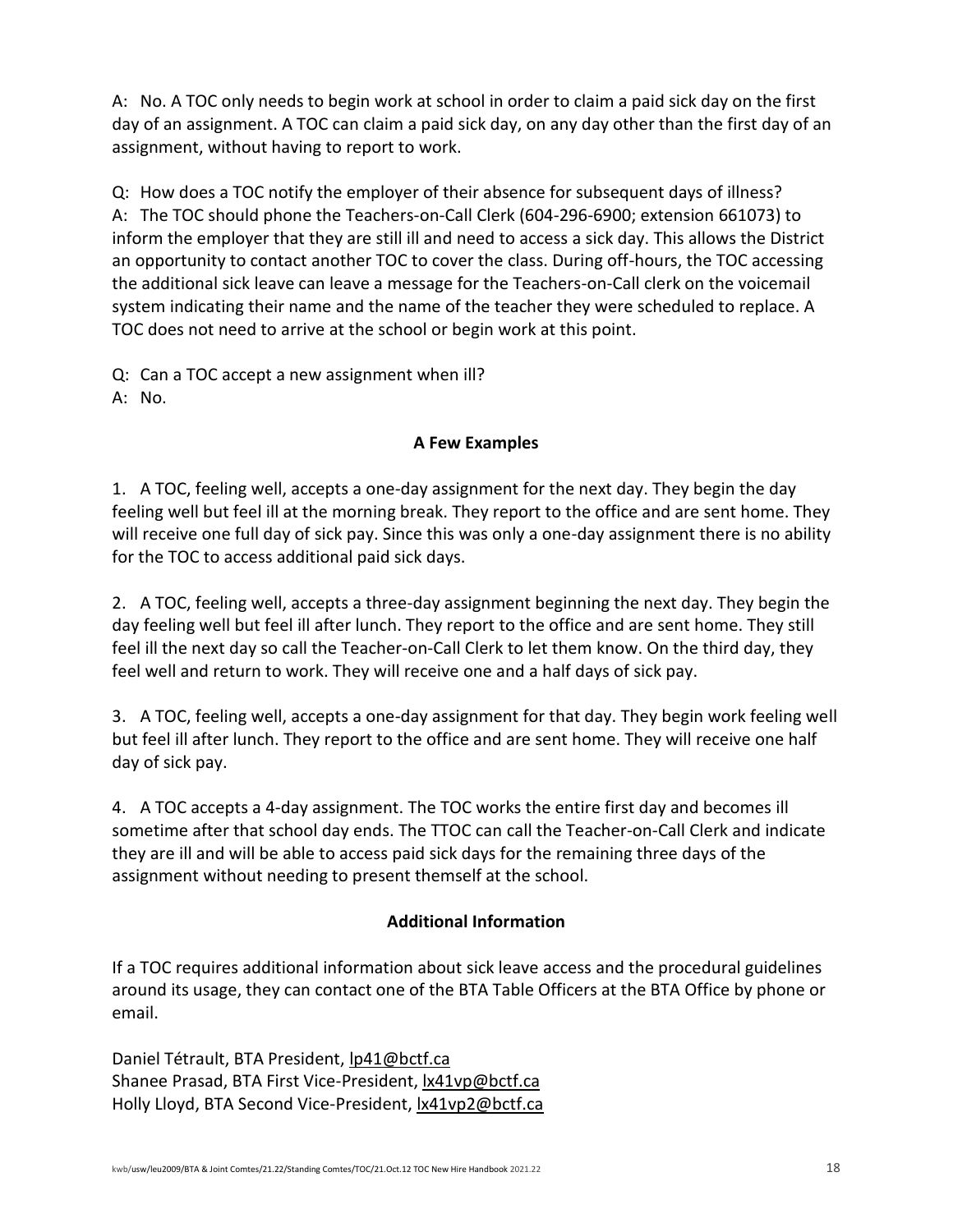

# <span id="page-18-0"></span>B. The Relationship Between Contract Teachers and TOCs: Roles and Responsibilities

This provides BTA members with the general expectations of teachers-on-call and contract teachers. We hope all members will take a few minutes to read this information, and keep it in their classrooms for reference. Please note that if any member has a concern about another, the BCTF Code of Ethics requires they contact the other person directly, and in private first.

- TOCs have the right to:
	- Keys for the classroom(s) they'll be teaching in
	- **Daybook, plan for the day, required materials in an obvious location\***
	- **Information about the school (eg: school roles, staff list including BTA staff rep(s), school map, attendance procedures, emergency information, bell schedule)\***
	- **Profile(s) of the class(es) they'll be teaching (eg: designated students, allergies, those who attend other programs, preferred names of the students)\***
	- **Any classroom expectations specific to the teacher they're replacing\***
	- **Who they can see for help\***
	- The prep or NIS time of the teacher they're replacing (please note that only administrators can reassign a TOC, and only in emergencies)

TOCs have the responsibility to:

- Arrive at the school with enough time to prepare for the day
- Check in at the office
- Check for materials and the dayplan; do any prep required
- Fulfill all the duties of the teacher they're replacing, including previously-scheduled supervision
- Follow the dayplan as closely as possible to the best of their ability
- Mark the work assigned that day, put up any work on the board required for the next day, and pencil in a plan for the next day
- Ensure the classroom is left in the same state they found it
- Leave a note for the teacher they're replacing (what was accomplished, any issues, contact information for the TOC)
- Return keys

# **\* These are to be provided by the contract teacher being replaced.**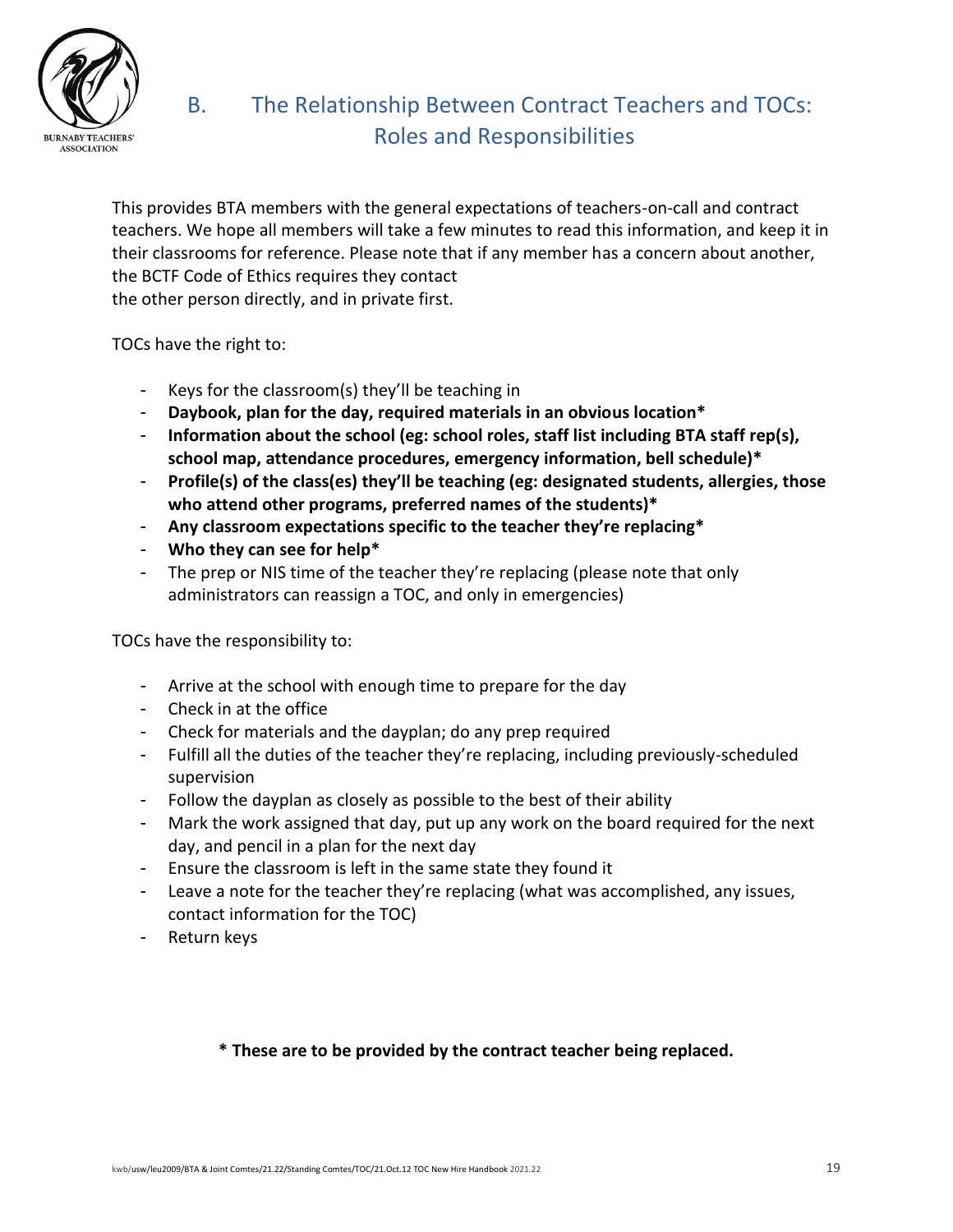

# <span id="page-19-0"></span>C. BCTF Code of Ethics

The Code of Ethics states general rules for all members of the BC Teachers' Federation (BCTF) for maintaining high standards of professional service and conduct toward students, colleagues, and the professional union. Members are advised to contact local union officers or appropriate BCTF staff for advice on how to proceed with issues related to the BCTF Code of Ethics.

- 1. The member speaks and acts toward students with respect and dignity, and deals judiciously with them, always mindful of their individual rights and sensibilities.
- 2. The member respects the confidential nature of information concerning students and may give it only to authorized persons or agencies directly concerned with their welfare. *The* member follows *legal requirements in reporting child protection issues.*
- 3. A privileged relationship exists between members and students. The member refrains from exploiting that relationship for material, ideological, or other advantage.
- 4. The member is willing to review with colleagues, students, and their parents/guardians the practices employed in discharging the member's professional duties.
- 5. The member directs any criticism of the teaching performance and related work of a colleague to that colleague in private. If the member believes that the issue(s) has not been addressed, they may, after privately informing the colleague in writing of their intent to do so, direct the criticism in confidence to appropriate individuals who can offer advice and assistance.\*

*It shall not be considered a breach of the Code of Ethics for a member to follow the legal requirements for reporting child protection issues.*

- 6. The member acknowledges the authority and responsibilities of the BCTF and its locals and fulfills obligations arising from membership in her or his professional union.
- 7. The member adheres to the provisions of the collective agreement.
- 8. The member acts in a manner not prejudicial to job actions or other collective strategies of her or his professional union.
- 9. The member, as an individual or as a member of a group of members, does not make unauthorized representations to outside bodies in the name of the Federation or its locals.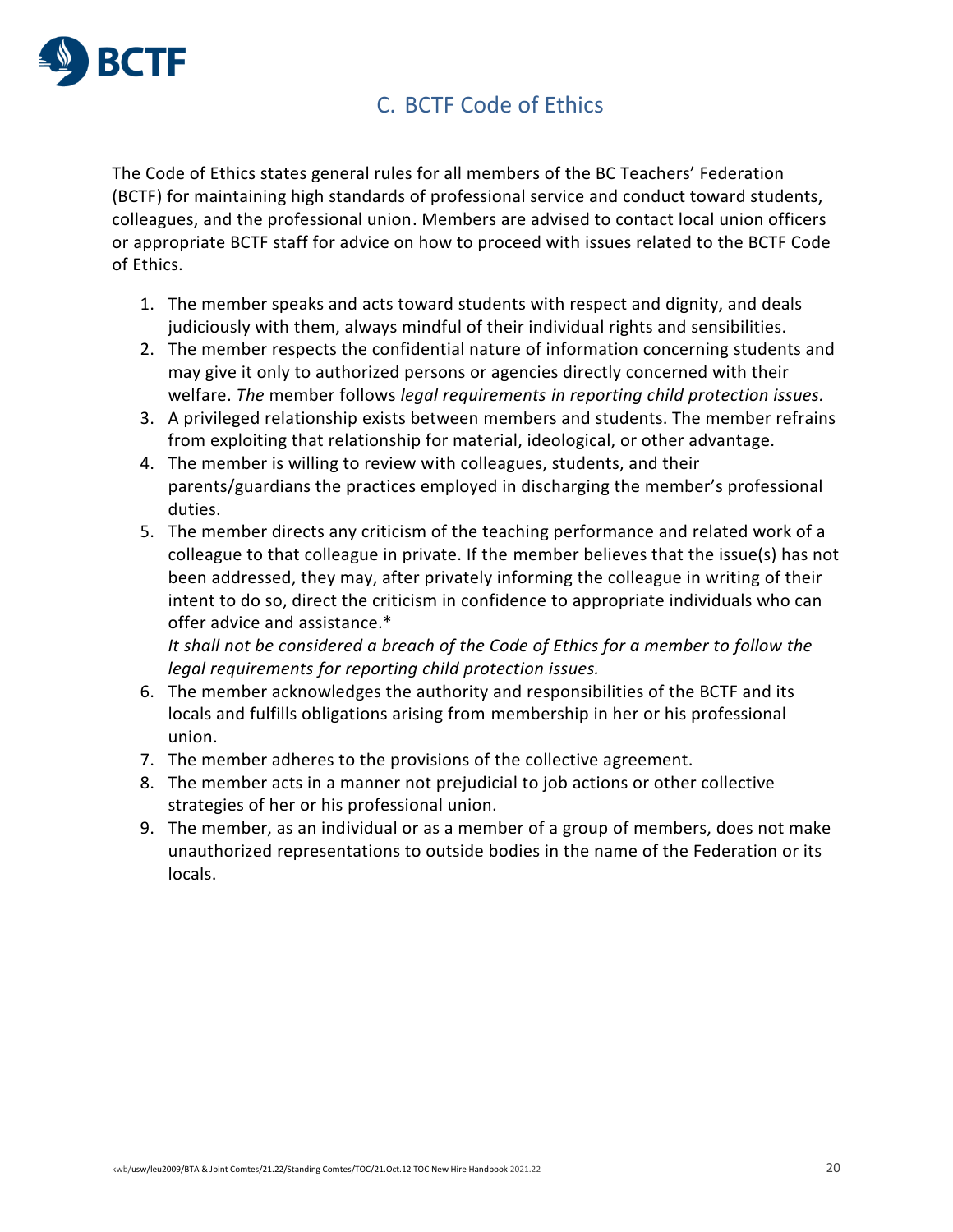

# <span id="page-20-0"></span>D. BTA/CUPE Agreement



At the BTA General Meeting of November 2, 2010, the following motion to adopt the following joint BTA/CUPE Code of Ethics for dispute resolutions between members of the two unions was passed:

# The Framework:

When a conflict arises between a member of CUPE and a member of the BTA, both Unions agree that it is in the best interest of members to follow this process. Members of each Union will discuss criticisms related to the work of members of the other Union in private with the member concerned, and only then, after informing the member of the intent to do so, will initiate the following process:

- 1. Contact their Union for advice as soon as possible. The matter will remain a confidential, private matter between the members involved and the Unions. It will not be discussed with other members or with administrators.
- 2. The Unions will advise members as to the ethical protocol and discuss the specifics of the situation. The recommended steps proceed as follows:
	- a) Discuss the matter with the other person, and not with any other member of either Union or with an administrator.
	- b) If there is no resolution, or if the individuals are uncomfortable meeting alone or with one another, discuss the matter in confidence with a Staff or Union Rep. If the members are uncomfortable meeting together, and if all members give consent, Reps may meet without the members.
	- c) If no resolution, request a four-way meeting with a BTA and CUPE Rep and the members.
	- d) If there is no resolution, then mediation will be suggested.
	- e) If there is no resolution after step "d', or if mediation is refused by either party, the choice may be made by BTA/CUPE Table Officers to take the concern to administration. After that, outcomes would then be up to the Board, and might include a transfer, mediation, or other measures.

Both parties agree to bypass this protocol if the Local Presidents agree that there are health and safety or legal ramifications for any of the parties. This agreement does not exclude the possibility that either Union or a member may decide to pursue a matter based on harassment language in their Collective Agreement.

A complaint must come to the Union within a year after an incident or circumstance, and relate to someone with whom the member still has contact during their work day.

### November 2, 2010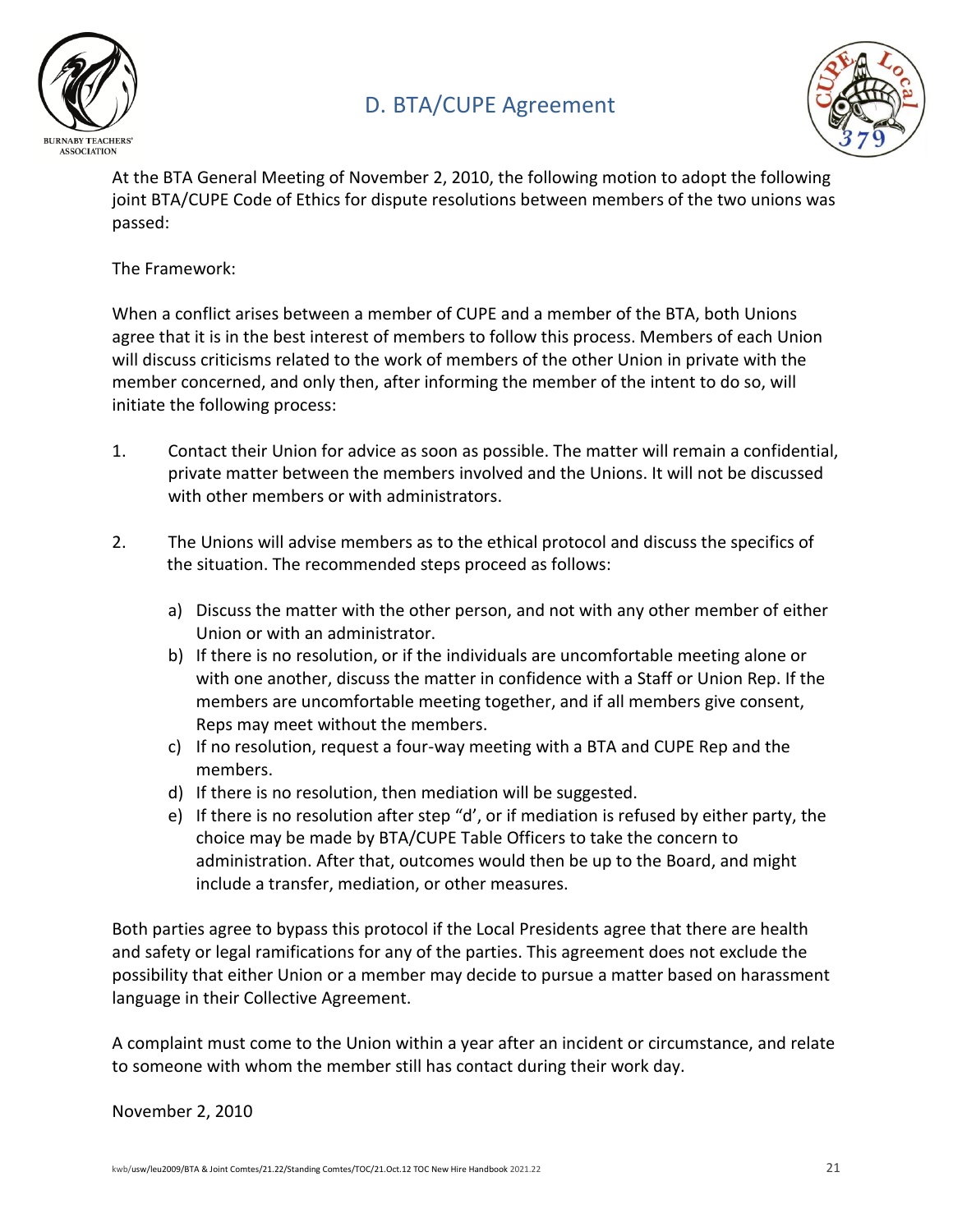

# <span id="page-21-0"></span>E. Fact Sheet – Restored Language (Class Size & Composition)

**\*UPDATED AS PER LOU# 17\* as at September, 2021**

| <b>CLASS SIZE, CLASS COMPOSITION AND RELATED WORKING CONDITIONS</b> |                                  |                                                                                                |                             |                                                                                                  |                             |                                                                |
|---------------------------------------------------------------------|----------------------------------|------------------------------------------------------------------------------------------------|-----------------------------|--------------------------------------------------------------------------------------------------|-----------------------------|----------------------------------------------------------------|
| <b>Class Size Limits (Provincial/Local)</b>                         |                                  |                                                                                                | <b>Composition (Local)</b>  |                                                                                                  |                             |                                                                |
|                                                                     |                                  | <b>Low Incidence Students</b><br><b>With Special Needs</b><br>(Designations A, B, C, D, G1, H) |                             | <b>High Incidence Students With</b><br><b>Special Needs</b><br>(Designations E, F, G2****, Q, R) |                             |                                                                |
| Class/Subject                                                       | <b>Restored</b><br>Language      | Unconstitutionally<br>Imposed<br>Guidelines<br>Since 2002-2016                                 | <b>Restored</b><br>Language | Unconstitutionally<br>Imposed<br>Guidelines<br><b>Since 2002</b>                                 | <b>Restored</b><br>Language | Unconstitutionally<br>Imposed<br>Guidelines<br>Since 2002-2016 |
| K (Provincial)                                                      | 20                               | 22                                                                                             | $2***$                      | No Limit                                                                                         | <b>No Limit</b>             | No Limit                                                       |
| $K/1$ (See D.16.1 below)                                            | 20                               | 22                                                                                             | $2***$                      | No Limit                                                                                         | <b>No Limit</b>             | No Limit                                                       |
| $1 - 3$ (Provincial)                                                | 22                               | 24                                                                                             | $2***$                      | No Limit                                                                                         | <b>No Limit</b>             | No Limit                                                       |
| Grade 3/4 Split (Pr/Loc)                                            | 24 <sup>A</sup> /22 <sup>B</sup> | $30*$                                                                                          | $2***$                      | No Limit                                                                                         | <b>No Limit</b>             | No Limit                                                       |
| 4-7 (Local)                                                         | 30                               | 30                                                                                             | $2***$                      | No Limit                                                                                         | <b>No Limit</b>             | No Limit                                                       |
| 8-12 (School Act)                                                   | 30                               | $30*$                                                                                          | $2***$                      | No Limit                                                                                         | <b>No Limit</b>             | No Limit                                                       |
| Shop/Home Ec (Local)                                                | 26                               | $30*$                                                                                          | $2***$                      | No Limit                                                                                         | <b>No Limit</b>             | No Limit                                                       |
| Science (Local)                                                     | 30                               | $30*$                                                                                          | $2***$                      | No Limit                                                                                         | <b>No Limit</b>             | No Limit                                                       |
| ELL (ESL) (Local)                                                   | 20                               | $30*$                                                                                          | $7***$                      | No Limit                                                                                         | <b>No Limit</b>             | No Limit                                                       |
| District Average K-7<br>(Local)                                     | $24.3***$                        | No Limit                                                                                       | N/A                         | N/A                                                                                              | N/A                         | N/A                                                            |
| District Average 8-12<br>(Local)                                    | $25.0**$                         | No Limit                                                                                       | N/A                         | N/A                                                                                              | N/A                         | N/A                                                            |

| DISTRICT SPECIALIST TEACHER RATIOS (Provincial) |                                                                          |                                      |                                                            |                                  |                                          |
|-------------------------------------------------|--------------------------------------------------------------------------|--------------------------------------|------------------------------------------------------------|----------------------------------|------------------------------------------|
|                                                 | ELL (ESL) <sup>c</sup><br><b>Teacher Librarian</b><br><b>Counsellors</b> |                                      | <b>Learning Assistance</b>                                 | <b>Special Ed</b>                |                                          |
| <b>Restored</b>                                 | 1:702 Students                                                           | 1:587 Students (S)<br>See note below | 1:63.4 ELL<br><b>Funded Students (S)</b><br>See note below | 1:504 Students<br>See note below | $1:331$ Students $(S)$<br>See note below |
| Unconstitutionally<br>Imposed<br>Guidelines     | No Ratio                                                                 | No Ratio                             | No Ratio                                                   | No Ratio                         | No Ratio                                 |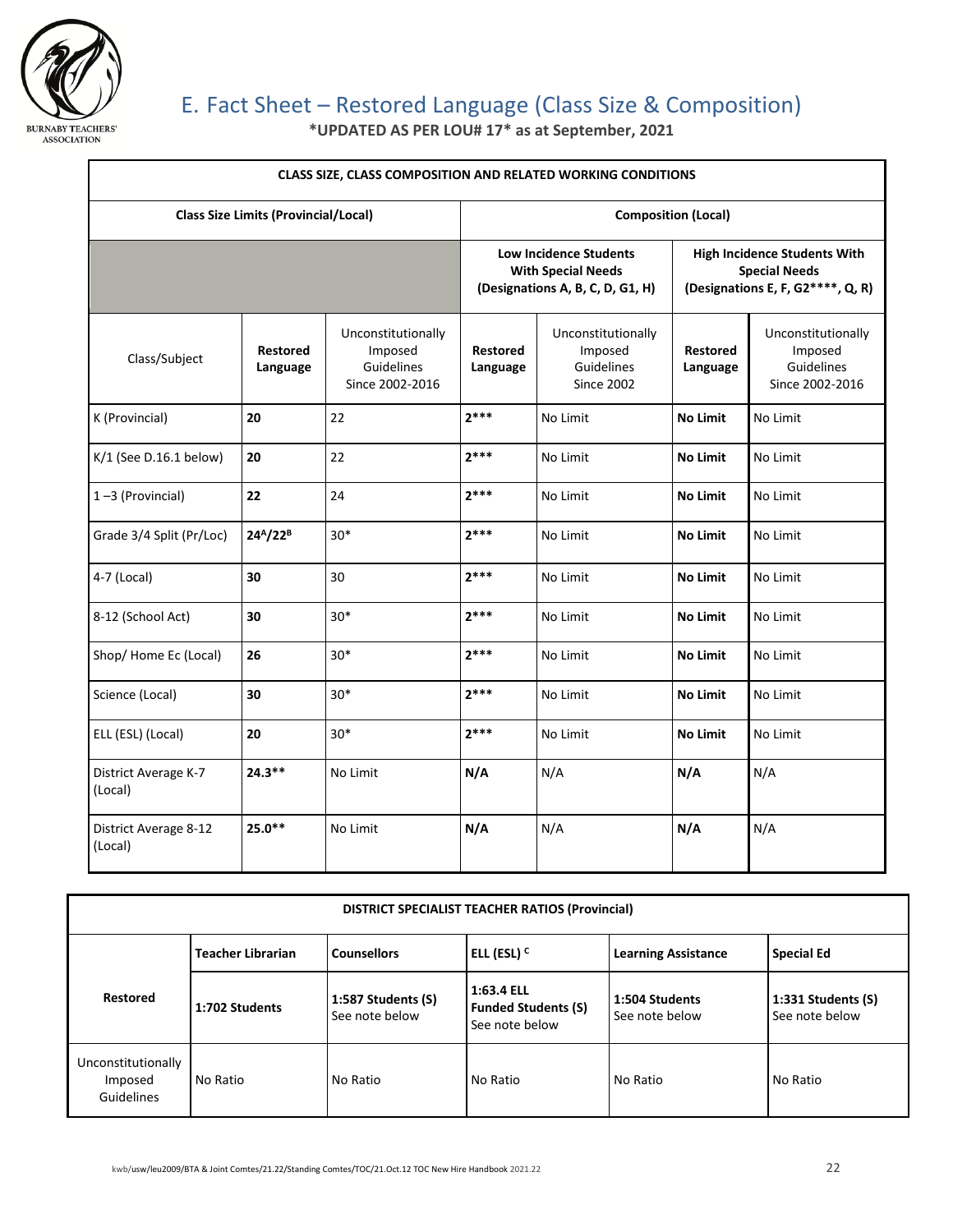**NOTE:** Ratios for Learning Assistance, Special Ed, ELL, may be combined into single category where the total FTE of this single category is equivalent to the sum of FTE for the individual categories.

- \* These numbers could be exceeded in some circumstances. (See School Act Regulations)
- \*\* Figures do not include classes designated as protected, ESL, special needs, alternate programs, resource or study blocks, leadership/counseling blocks or provincially funded programs
- \*\*\* With two low incidence students, class size would be at least one less.
- \*\*\*\* These students still receive ministry funding and supports but do not fall under the designation of low incident. This is based on the Jackson arbitration award in 2019. All students under the G designation were re-evaluated in 2019/2020 and most are still considered G1 (low incidence) while others were re-designated as G2 (high incidence).
- A When majority of Pupils in Grade 4 (School Act)
- B When majority of pupils in Gr. 3 (Local)
- C From LOU #5
- (S) Superior Local Provision

#### **Other Notable Restored Language**

#### Secondary:

D.8.4. Band, choir, physical education or specialized classes may exceed the class size maxima when it is educationally sound and where the teacher is agreeable. Such agreement will not be unreasonably withheld.

#### Special Education/Learning Support:

D.9.5. The Board will provide release time for collaboration and resource team meeting on special needs students at the school level based on 2% of the school student population at that school.

#### Primary:

D.16.1. Children in kindergarten classes may be combined with other elementary pupils only when it has been determined that it is to the benefit and advantage of the children involved and **is agreeable to the teachers concerned.**

Teacher Librarians:

D.23. No less than 0.5 teacher-librarian allocations per elementary school.

D.23.a.ii. Teacher librarians shall not provide NIS during assigned library time.

#### **Dispute Resolution (Standard Provincial Approach)**

In the event that a dispute arises regarding whether a School District has made best efforts to achieve full compliance with the Collective

Agreement provisions regarding class size and composition, the following process shall apply:

- 1. The local parties shall meet in an attempt to resolve the dispute;
- 2. If the local parties, after meeting, are unable to resolve the dispute then they will meet with the assistance and representation of the Provincial Parties in an attempt to resolve the dispute;
- 3. If, after meeting, the local parties are not able to resolve the dispute with the assistance and representation of the Provincial Parties, either party may file a grievance and utilize the grievance procedure to resolve the dispute.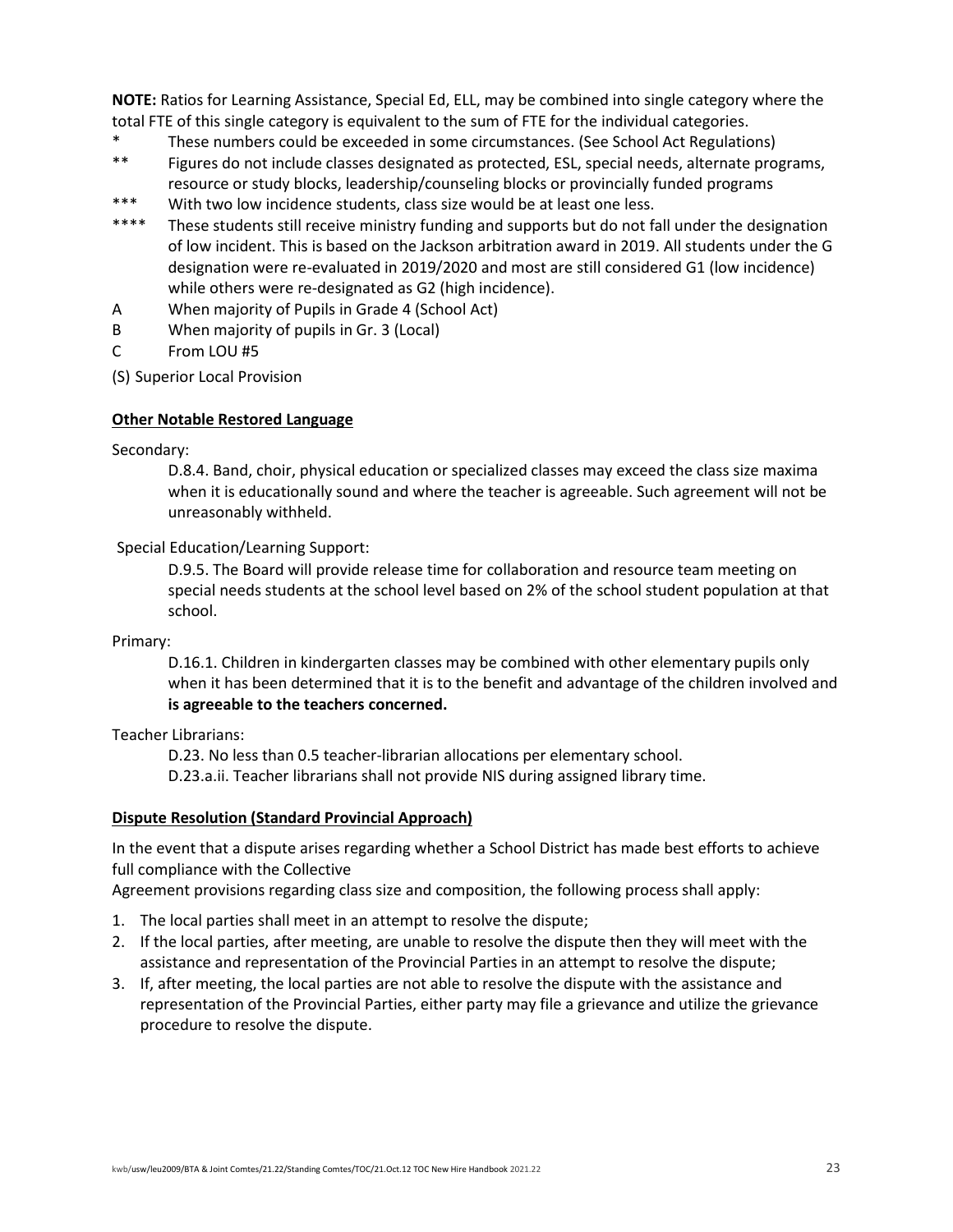

# <span id="page-23-0"></span>F. TTOC Callout Process/Implementation

In an attempt to ensure better coverage to classrooms and to help ensure those TTOCs who wish to work as much as possible receive as much work as the district can provide, the district is moving to a Fully Available list.

The following process ensures those teachers who want to work full time in the Burnaby School District will work as often as possible. This process also ensures, as much as possible:

- Absent contract teachers will receive coverage
- students are taught by qualified subject specialists
- that continuity is preserved so that students do not get rotating TTOCs
- that the district is able to fill all vacancies by managing the TTOC list size

To qualify for the Fully Available list TTOCs must commit to the following:

- Acceptance of a minimum of 60% of call outs during indicated availability
- Availability of a minimum of 5 consecutive months in a school year with no more than 20% of days being booked as unavailable.

The dispatch order:

- 1. Fully Available requests, continuity, qualified, like subjects
- 2. Partially Available continuity, qualified, like subjects
- 3. Fully Available willing to teach subjects, classroom supervision
- 4. Partially Available willing to teach subjects, classroom supervision
- 5. Manual callouts
- TTOC's will self-select to be on either the Fully Available or Partially Available list to the Human Resources Department.
- Beginning September 2017, all TTOCs wishing to remain on the Fully Available list must accept a minimum of 60% of call outs during indicated availability AND be available a minimum of 5 consecutive months in the school year.
- A TTOC wishing to remain on the Fully Available list, but who are unable to meet the
- requirements, may place themselves on extended unavailable status in the TTOC dispatch system under the following circumstances:
	- o Parental/ Maternity leave
	- o Extended medical leave (After 20 days with a medical certificate)
	- o Bereavement
	- o Contracts in other districts
- HR will review refusals/unavailability/no answers in terms of maintaining eligibility for the
- Fully Available and Partially Available list on a semi-annual basis during the months of January and June.
- The notice period for movement from the Fully Available list will be one month.
- Annually, (before the end of the school year and prior to the June Liaison meeting) those on
- the Partially Available list will be given an opportunity during a specific timeframe in which to indicate if they want to be moved to Fully Available list for the following school year. Requests are to be made by e-mail to the Human Resources Department. To be placed on the Fully Available list, TTOCs must have accepted a minimum of 60% of call outs and have been available for a minimum of five consecutive months.
- At the June Liaison meeting the parties will review the list of any TTOCs requesting to move